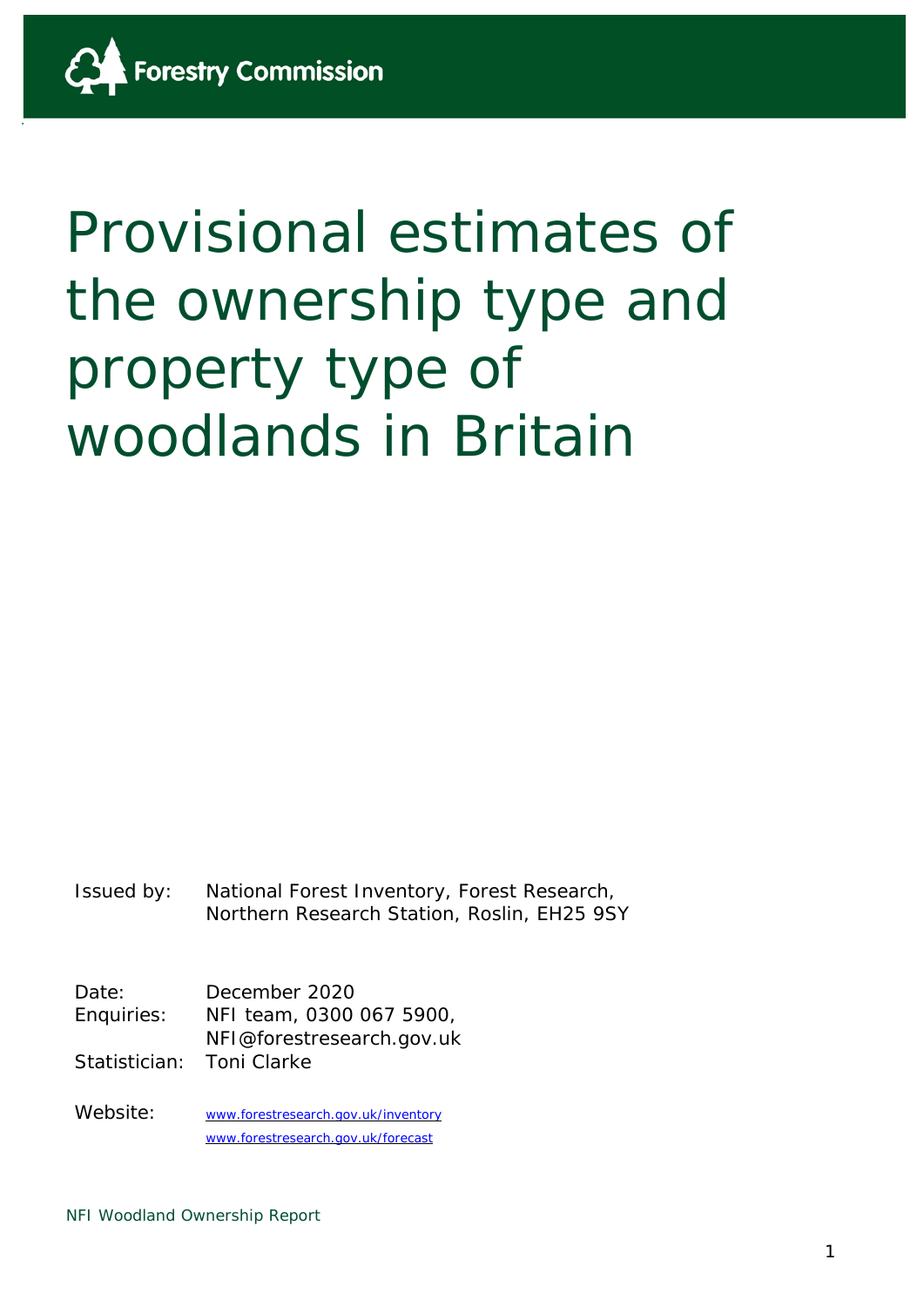# <span id="page-1-1"></span>Summary

The National Forest Inventory provides a record of the size, distribution and key attributes of forests and woodlands in Great Britain. This current report concerns woodland ownership and summarises the results of a National Forest Inventory (NFI) questionnaire survey of a sample of woodland owners and reports how they saw their ownership status and property type. The questionnaire was used as the basis for deriving estimates of total woodland area broken down by ownership and property type and are presented for England, Scotland and Wales. The survey was carried out between 2012 and 2015 with a mean reference year of 2013, so area results are not directly comparable to 2020 estimates. Definitions of terms used in this report can be found in the Glossary.

Woodlands across Great Britain previously managed by the Forestry Commission are now managed by Forestry and Land Scotland, and on behalf of the Welsh Government Woodland Estate, Natural Resources Wales. These woodlands, along with Forestry England woodland, are referred to as 'Public Forest Estate' in this report. This excludes land owned by other 'public' bodies such as local authorities and the Ministry of Defence which are included in the 'Other Ownership' category.

### <span id="page-1-2"></span>Key Findings

- Around 1.1 million hectares of woodland ownership in Great Britain falls within the Private Personal ownership category and this comprises over one third of estimated woodland area. The proportion of Private Personal ownership is highest in Wales (45%) and lowest in England (35%). The second largest ownership category is woodland in the Public Forest Estate (PFE).
- Woodland type differs according to ownership category. The largest area of conifer in a single category falls in PFE land (49%) and the largest area of broadleaf found in a single category falls under Private Personal ownership (44%).
- England has a broader representation of ownership types compared to Scotland or Wales. Combining the two largest categories, PFE and Private Personal, accounts for 54% of woodland ownership in England compared to approximately 80% in Scotland and Wales.
- The largest proportion of charity-owned woodland is in England where it accounts for around 15% of all woodland
- The majority of woodland is found on property type holdings described as 'Mainly Woodland', followed by 'Mixed Estate<sup>1</sup>', which together make up three quarters of total woodland. Holdings described as 'Farm' are estimated to account for 11% of woodland area in Great Britain.

<span id="page-1-0"></span><sup>1</sup>Combinations of farm, woodland, small business, etc.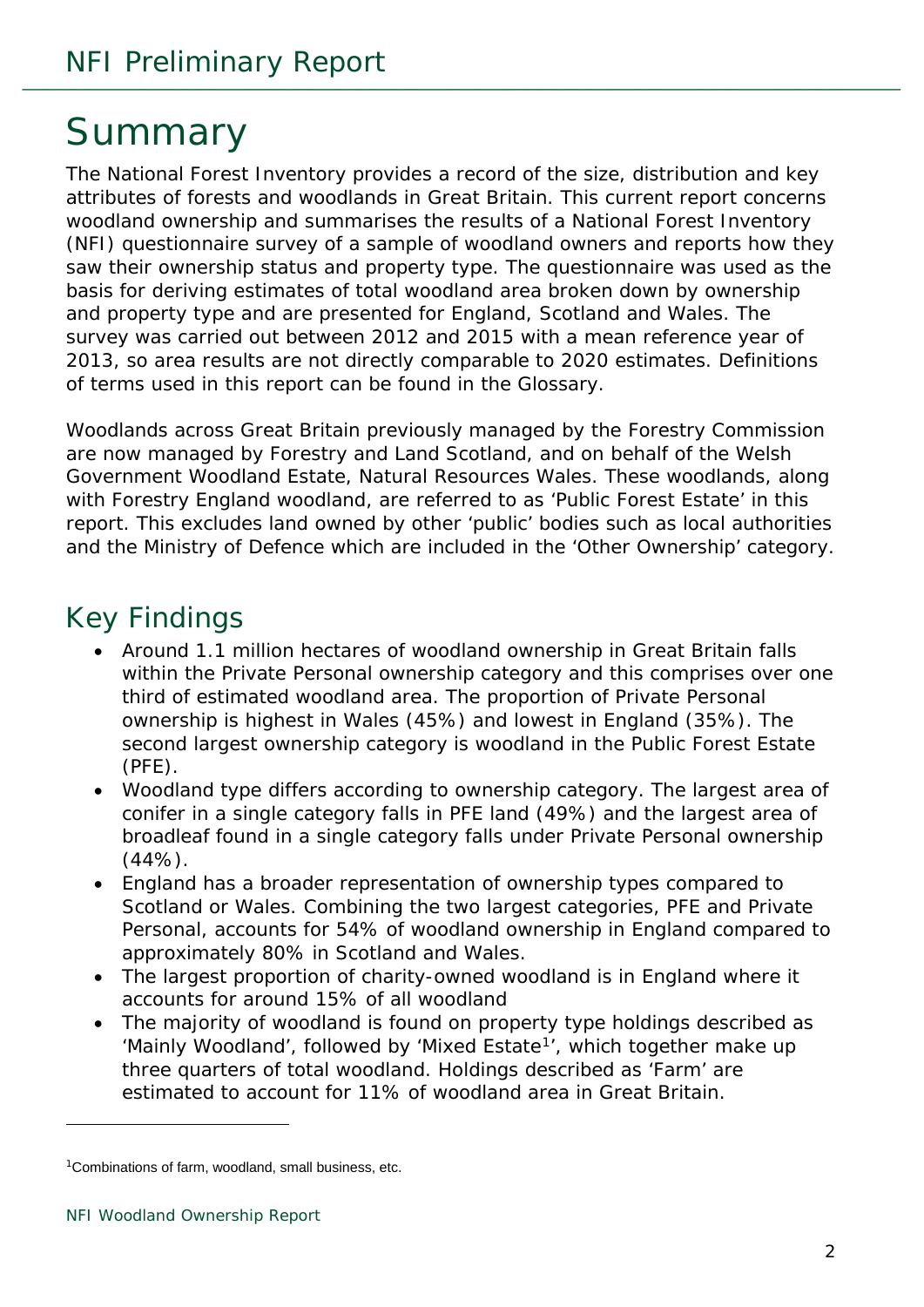# Contents

| Analysis of returns of questionnaires | 18 |
|---------------------------------------|----|
|                                       |    |
|                                       |    |
|                                       |    |
|                                       |    |
| Ownership questionnaire               | 23 |
|                                       |    |
|                                       |    |
| Respondent burden                     | 25 |
|                                       |    |
|                                       |    |
|                                       |    |
|                                       |    |
|                                       |    |
|                                       |    |
|                                       |    |

# List of figures

# List of maps

|  | Map 1 Distribution questionnaires sent and those sent and returned  17 |  |
|--|------------------------------------------------------------------------|--|
|  |                                                                        |  |

### List of tables

|--|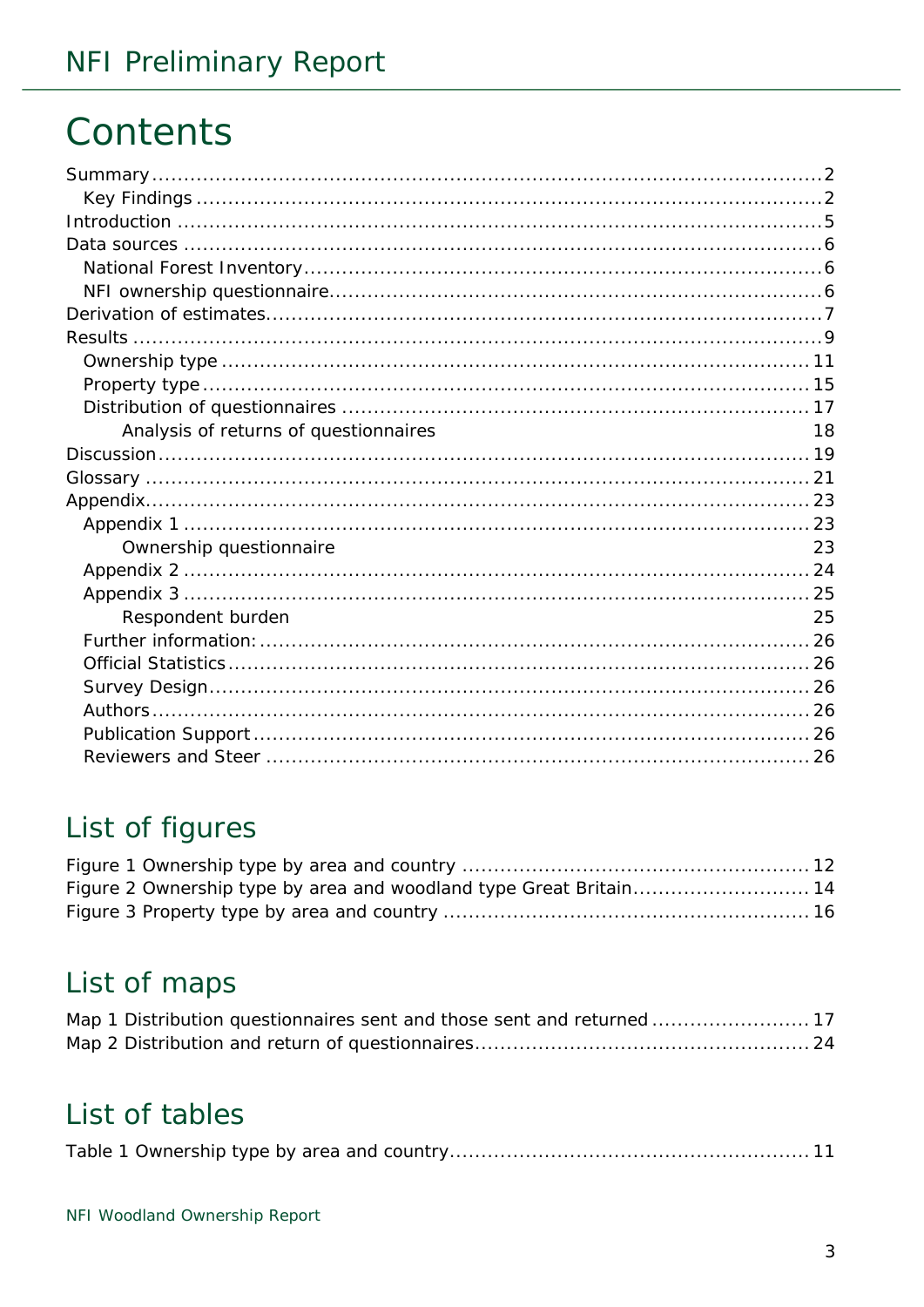| Table 4 Returns rate of distributed questionnaires based on targeted NFI squares 18 |  |
|-------------------------------------------------------------------------------------|--|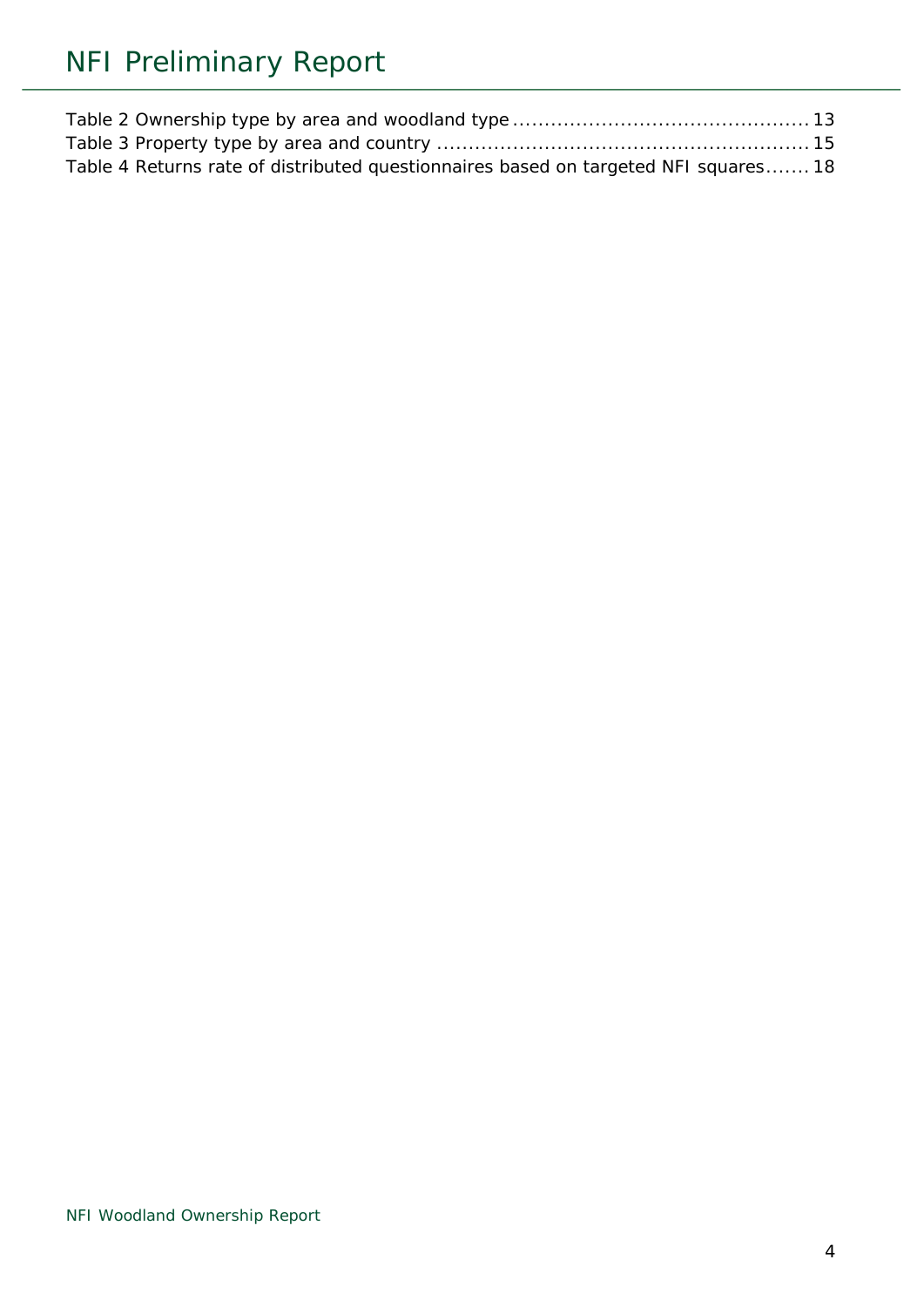# <span id="page-4-0"></span>Introduction

National forest inventories are carried out by Forest Research to provide accurate, up-to-date information about the size, distribution, composition and condition of the forests and woodlands in Great Britain (GB). This information is essential for developing and monitoring sustainable forest management policies and guidance.

The current National Forest Inventory (NFI), which began in 2010, is a multipurpose operation that has involved the production of a forest and woodland map for Britain and a continuing programme of field surveys of the mapped forest and woodland areas. The first cycle of field surveys completed in late 2015 and the second cycle completed in 2020.

Information and data collected by the National Forest Inventory is used for a number of purposes. Further information on other National Forest Inventory outputs are available from [www.forestresearch.gov.uk/inventory.](http://www.forestresearch.gov.uk/inventory)

As part of the field survey the NFI team identifies and engages with the owners of the woodland associated with the fieldwork. This is done in order to request access to the land for the purpose of the survey. During the field survey work for the first cycle of the NFI, some 15,000 1 hectare squares were selected for field survey across Britain, of which around 12,000 were located in privately owned woodland. Known woodland owners whose land intersected the 12,000 1 hectare sample squares were contacted by letter to request agreement to carry out the fieldwork. This request included a brief questionnaire about ownership which they were asked to complete and return (see appendix 1). That questionnaire forms the basis of the ownership survey.

This report sets out the results of the 2012 to 2015 questionnaire assessment of how woodland owners report their ownership type and property type.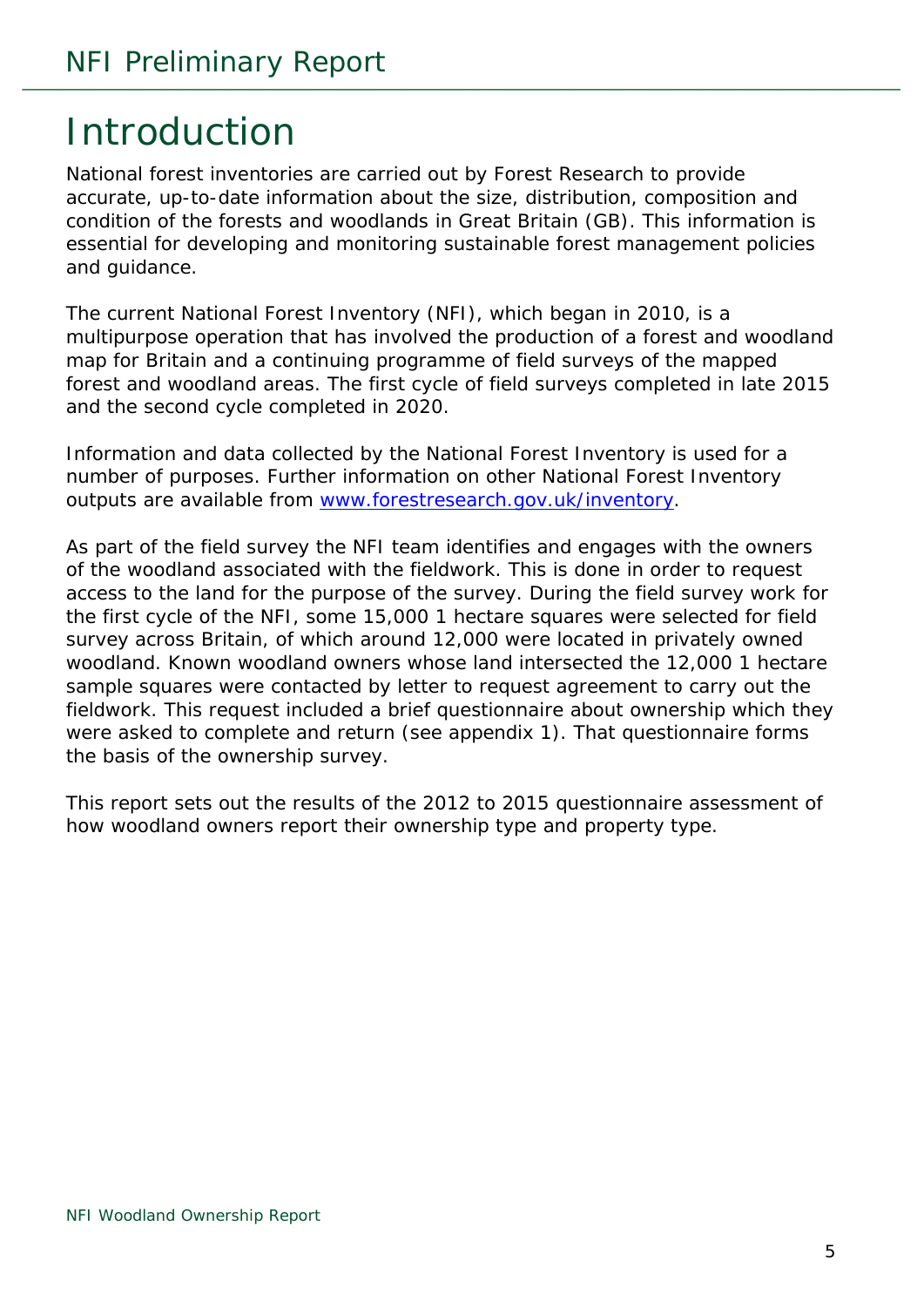# <span id="page-5-0"></span>Data sources

### <span id="page-5-1"></span>National Forest Inventory

The National Forest Inventory is composed of two elements: a woodland map and a field survey. The woodland map covers all forests and woodlands over 0.5 hectares with a minimum of 20% canopy cover (or the potential to achieve it), including new planting, clearfelled sites and restocked sites. It is based upon 25 cm resolution colour aerial photography for England and Scotland and 40 cm resolution aerial photography for Wales. The map is annually validated and updated using satellite imagery, which gives an independent cross-check of woodland present. Satellite imagery is also used to identify areas of recently felled forests and woodland.

The National Forest Inventory field survey is a sample survey of GB forestry selected as a multi-stratified random sample of mapped areas of forest across the NFI map of Great British woodlands. Field survey work is used to refine the map-based estimates of woodland and clearfelled areas and to measure detailed aspects of forests and woodland. Field surveys involve the ground surveying of one-hectare sample squares that are partially or entirely covered by forest, including clearfelled areas and areas of assumed woodland, according to the NFI woodland map. Further details of the mapping work and the derivation of forested areas can be found in the 2010 and 2011 Woodland Area reports at [www.forestresearch.gov.uk/inventory.](http://www.forestresearch.gov.uk/inventory)

### <span id="page-5-2"></span>NFI ownership questionnaire

Data on woodland ownership and property type was collected by means of a questionnaire sent to a sample of woodland owners. Analysis of the data collected in the questionnaire is the basis of the estimates represented in this report (see appendix 1).

It should be noted that ownership and property type are of a somewhat subjective nature as they arise from an individual's interpretation of how their holding classifies. Respondents are guided by the questionnaire to self declare one type of ownership and property category which implies that they are describing the predominant use of their land. For example, a woodland owner with a farm whose predominant land use is agricultural would likely identify 'Farm' as their property type. Woodland owners whose land has multiple uses, such as small businesses, agriculture and/or timber production would identify their property as a 'Mixed Estate'.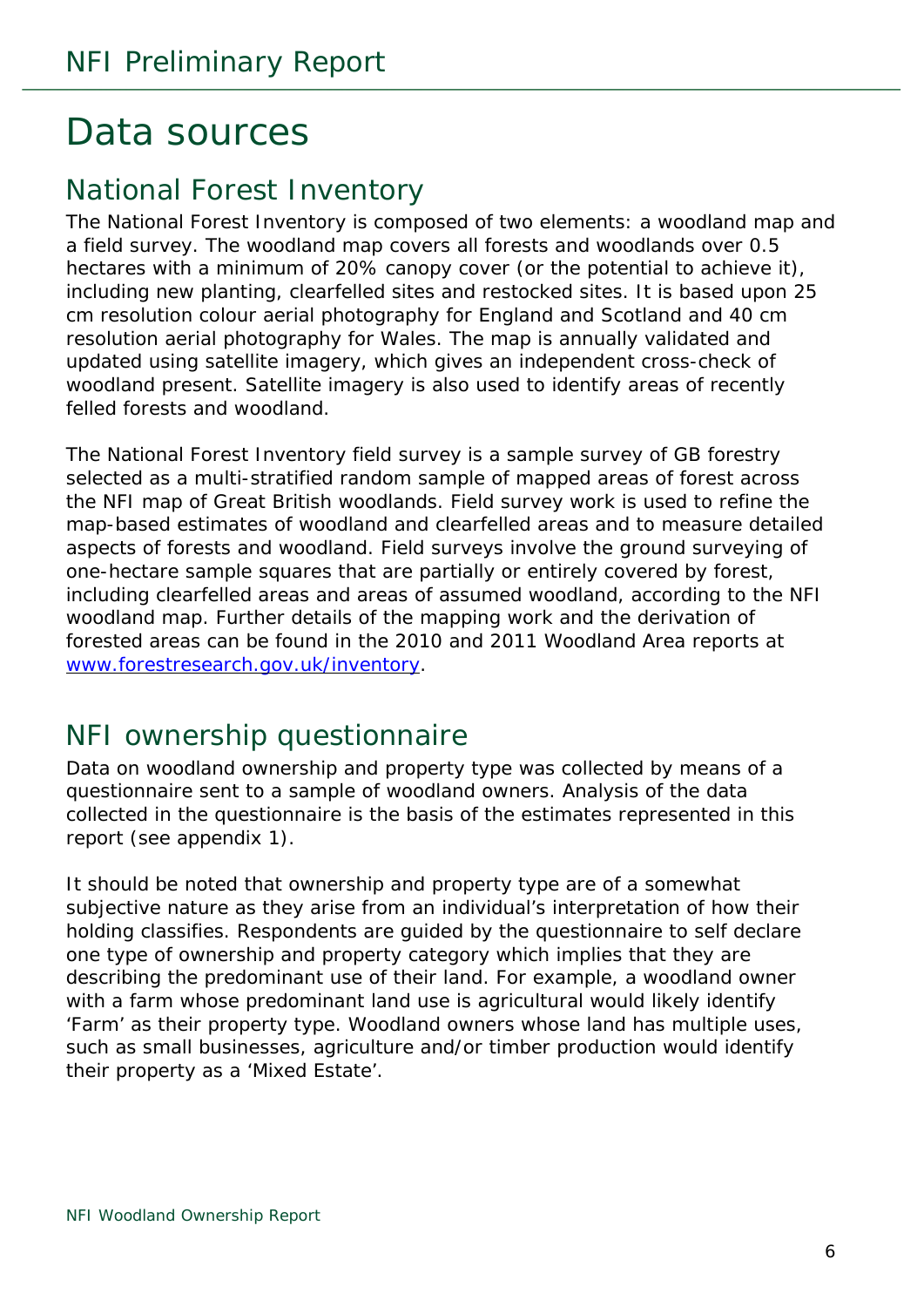# <span id="page-6-0"></span>Derivation of estimates

The area estimates were derived by taking a stratified random sample of woodland area and asking the owners of those areas of woodland how they classified themselves in terms of ownership and property type. These findings were then extrapolated to total woodland area. The strata used in the survey design are based on the NFI regions within GB and sub-dividing the identified woodland areas into ownership types (PFE or other ownership) and woodland types (conifer or broadleaf) that are spatially mapped in the NFI woodland map. Different types of woodland strata are mostly identified by the interpretation of aerial photography.

The samples selected for the field survey are 1 hectare squares that are at least partially covered by NFI woodland according to the NFI woodland map. Woodland is defined by the NFI as over 0.5 hectares with a minimum of 20% canopy cover (or the ability to achieve it), including new planting, clearfelled sites and restocked sites.

There are 15,000 NFI sample squares and woodland ownership questionnaires were sent covering 13,249 woodland holdings, in 10,250 of the sample squares.

When forming these estimates it was necessary to combine and aggregate the individual survey responses of ownership and property type successively through each strata, starting at the lowest level (i.e. woodland type) and working up through ownership category, NFI region and country. When forming an estimate it must be taken into account that NFI sample squares within each region have a variable probability of selection which is proportional to the total area of NFI woodland within the square. A statistical weight is associated with each sample square and this is applied to the results of the square in the aggregation process below NFI region level. The calculation of estimates and their associated standard errors is performed with the use of weighted means and weighted variances.

When conducting the field survey of a sample square, the surveyor first maps the position and extent of woodland conforming to the NFI definition of woodland occurring within the square and for the majority of NFI reports it is these mapped areas, in combination with other fieldwork data collected, that are used in the NFI estimation process. For the production of this ownership report however, additional data had to be collected in the form of the questionnaire to provide data detailing who the owners are, the type of ownership and the property type.

The combined results from the fieldwork and the questionnaire were collected for the individual sample squares and intersected with the NFI woodland map to provide ratio estimators derived from subdividing the square into areas corresponding to woodland type, ownership type, property type and region/country. These sub-divisions are referred to as 'parcels' and form the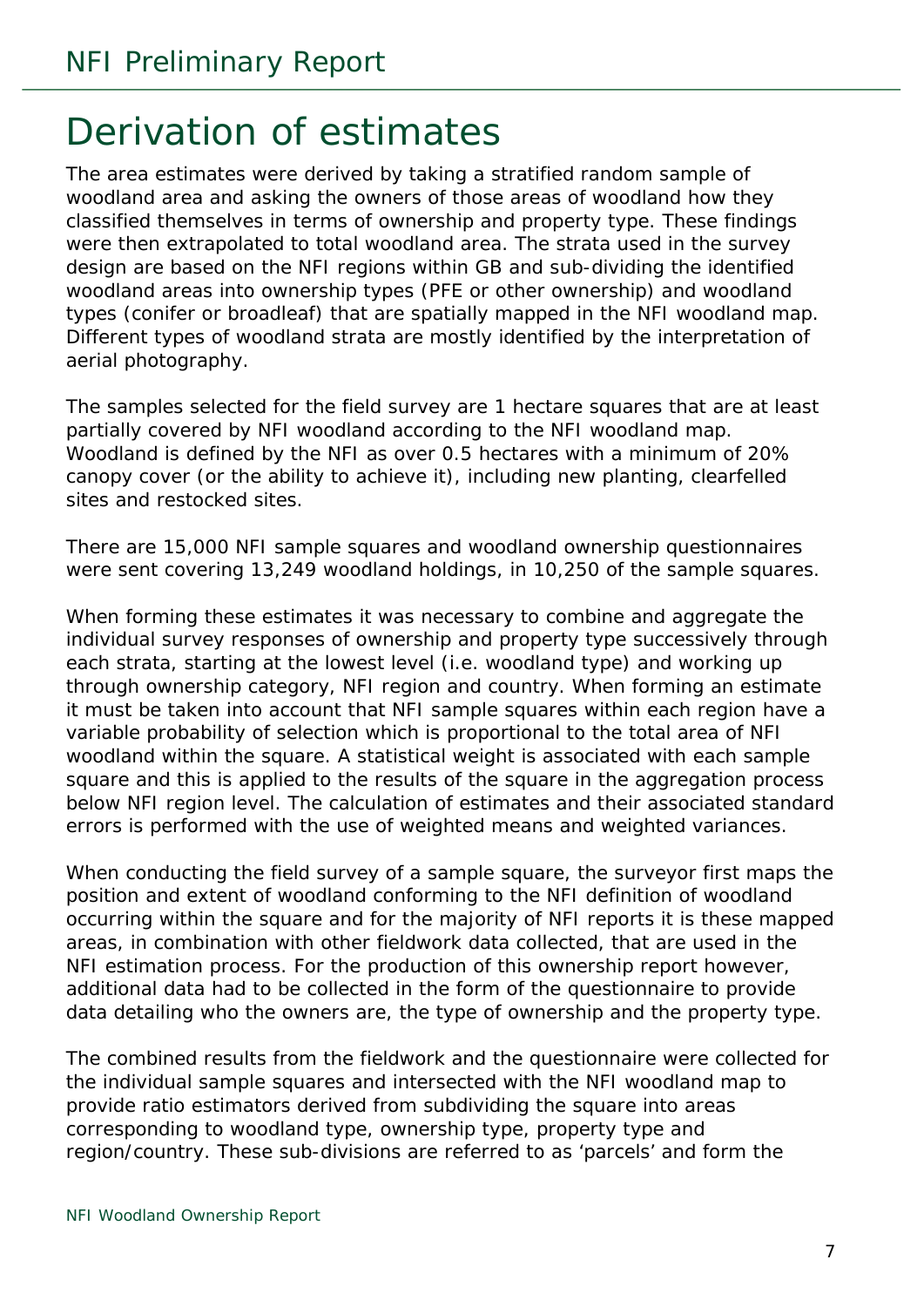### NFI Preliminary Report

primary units of the survey analysis. These parcels are then used in the 'bulkingup' analysis. A whole square may be a single parcel or can be split into two or more parcels with different class attributes. Parcels thus provide information on the proportions by area assigned to a particular owner for each of the categories of interest.

The procedure used for estimating the total of an attribute across a defined reporting extent is to use ratio estimators at the lowest sub-stratum level to estimate the total and the variance within each level. The second stage of the estimation process is to combine these estimated totals and their variances across the strata of the survey design to give a final estimate of the total across the entire reporting extent.

For the purpose of this report ownership is classified into two main categories: *Public Forest Estates* (PFE) or *Other Ownership*. The *Other Ownership* category is sub-divided further and includes public and government bodies, other than those primarily responsible for PFE, such as local councils, charities and the Ministry of Defence, as well as private ownership (see Table 1 and the Glossary for details).

The ownership questionnaire was only sent out to woodland owners in the *Other Ownership* category. Land that was recorded in the NFI as PFE was not surveyed but for the purpose of this study it was recorded as ownership type 'PFE' and property type 'Mainly woodland'.

Estimates provided in this report are based on sample squares for which data on ownership is available for all woodland area within a square and therefore the results for complete squares are assumed to be representative of all sample squares. A new statistical technique which can incorporate partial responses will be employed in future and may lead to a new publication containing estimates derived from all surveyed sample squares.

In addition to the above, two owners listed property types that were not options in the questionnaire and in both cases this was changed to 'Mixed estate'.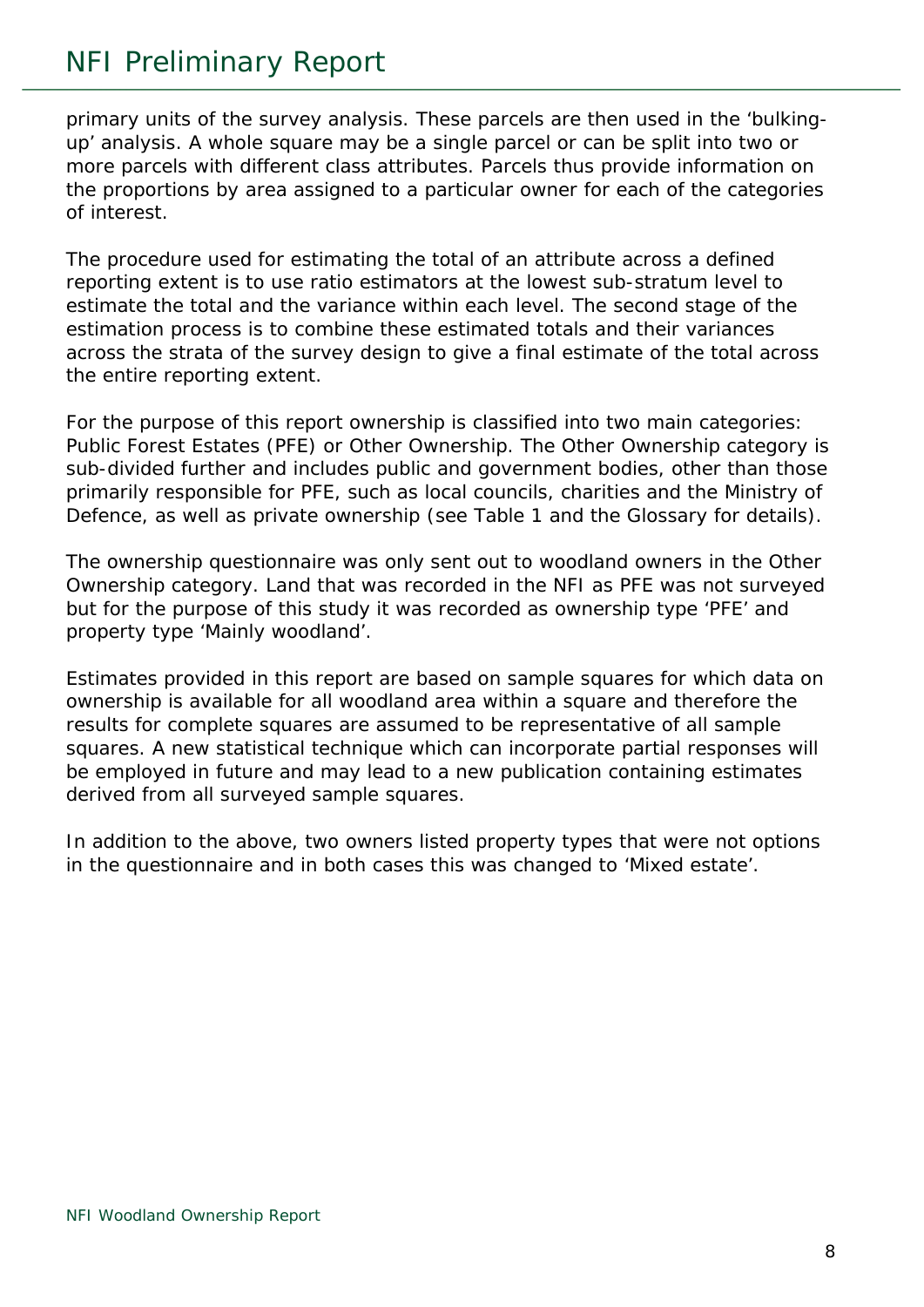# <span id="page-8-0"></span>Results

The values in the tables have been independently rounded, so may not add to the totals shown. In some breakdowns, the estimates in the body of the table may not sum to the quoted total because each individual value, including the total, has been independently generated by the estimation procedure. Sampling standard errors (SE) attached to estimates are expressed in relative terms (%) to the right of the relevant estimate.

Caution needs to be applied in the interpretation of estimates with high relative standard errors. Such estimates should be regarded as indicative of the general level in the population and not be relied on as an accurate estimate close to the actual population value. Estimates and their standard errors with relative standard errors exceeding 25% are shown in amber in the tables as an indication that these estimates need to be treated with caution. More precise estimates of these statistics would require more samples focused on the population of interest.

The standard errors depend on the combination of a number of factors but broadly:

- The more woodland that is within the area of interest the more samples that will have been selected, generally leading to lower standard errors
- Increasing the number of categories and sub-categories used (e.g. regional groupings then sub-divided into species groupings) may well result in higher standard errors, especially for the categories that occur less frequently
- More variability will also result in higher standard errors; for instance, if a species is usually more evenly stocked when compared with another then its standard error will tend to be lower than the latter species.

An analysis of woodland ownership and property type split by NFI region are presented for reference in Supplementary Tables and Figures in the spreadsheet accompanying this report (Supplementary Tables 1-5, Supplementary Figures 1- 7). Due to the smaller woodland areas involved this analysis resulted in a number of estimates with high standard errors, these are denoted in amber.

As the probability of sample selection is proportional to the amount of woodland in an area, the estimates for some of the ownership and property types in Wales have large standard errors. In these instances the categories with standard errors exceeding 25% have been consolidated into a single 'Combined Other'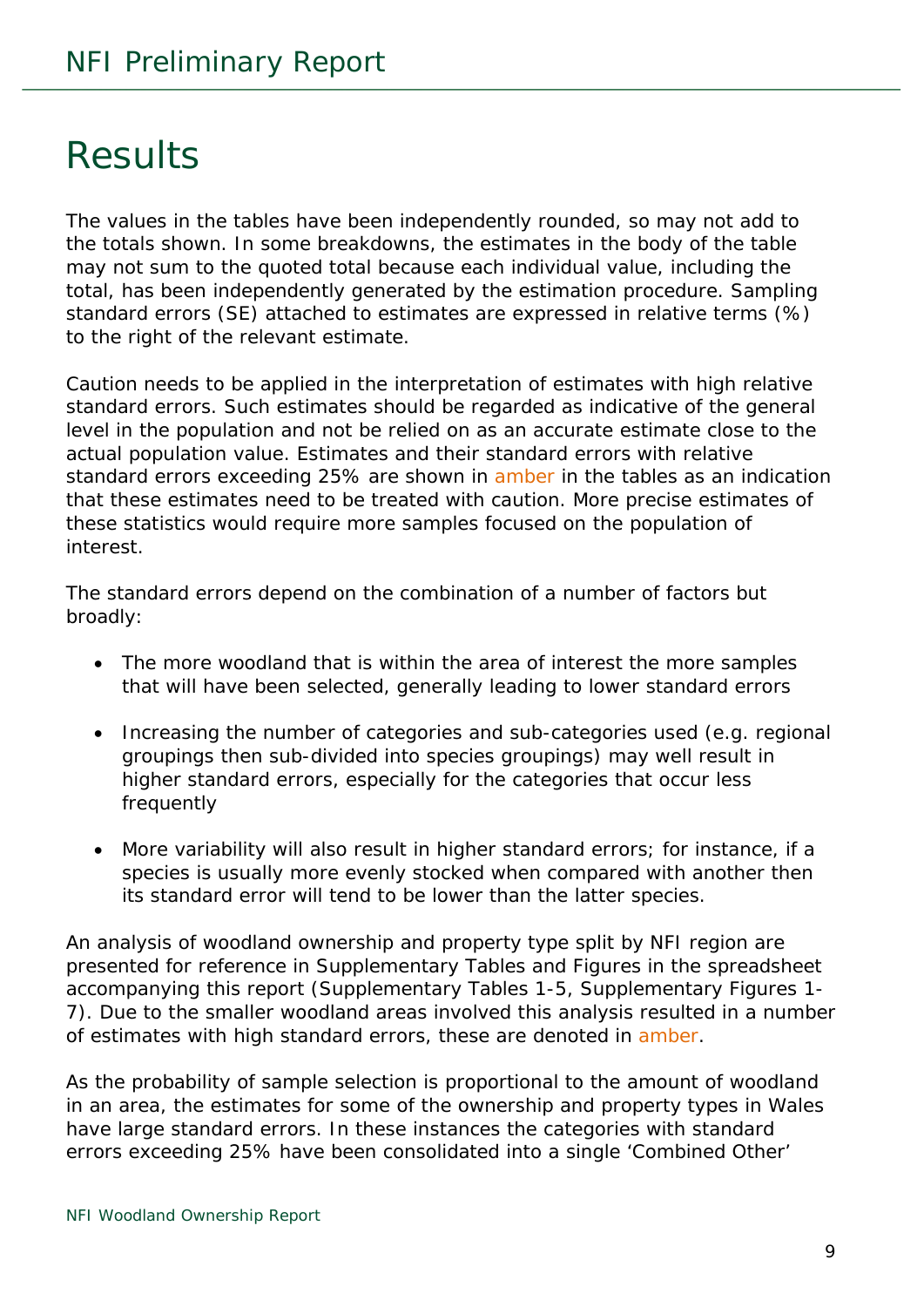category and only those estimates with standard errors less than 25% presented in full.

Absolute comparisons of the woodland area reported in this report should not be made to the 2020 Forestry Facts and Figures woodland area as:

- These estimates are at 2013 and woodland area has changed since then.
- These 2013 estimates include a revision of woodland area, that includes the mark down of failed planting ventures.

Estimates of the areas of PFE land may vary with other reported areas. This is due to the differences in the definitions used for what counts as woodland. These estimates account for woodland area as per the Food and Agriculture Organization (FAO) definition<sup>1</sup>, in particular the inclusion of open space within woodlands. The FAO definition includes areas of open space up to 0.5 hectares within woodland as woodland, where most PFE estimates exclude such internal open space and report these areas elsewhere.

<span id="page-9-0"></span><sup>1</sup> NFI uses a 20% threshold for a qualifying canopy cover, FAO uses 10%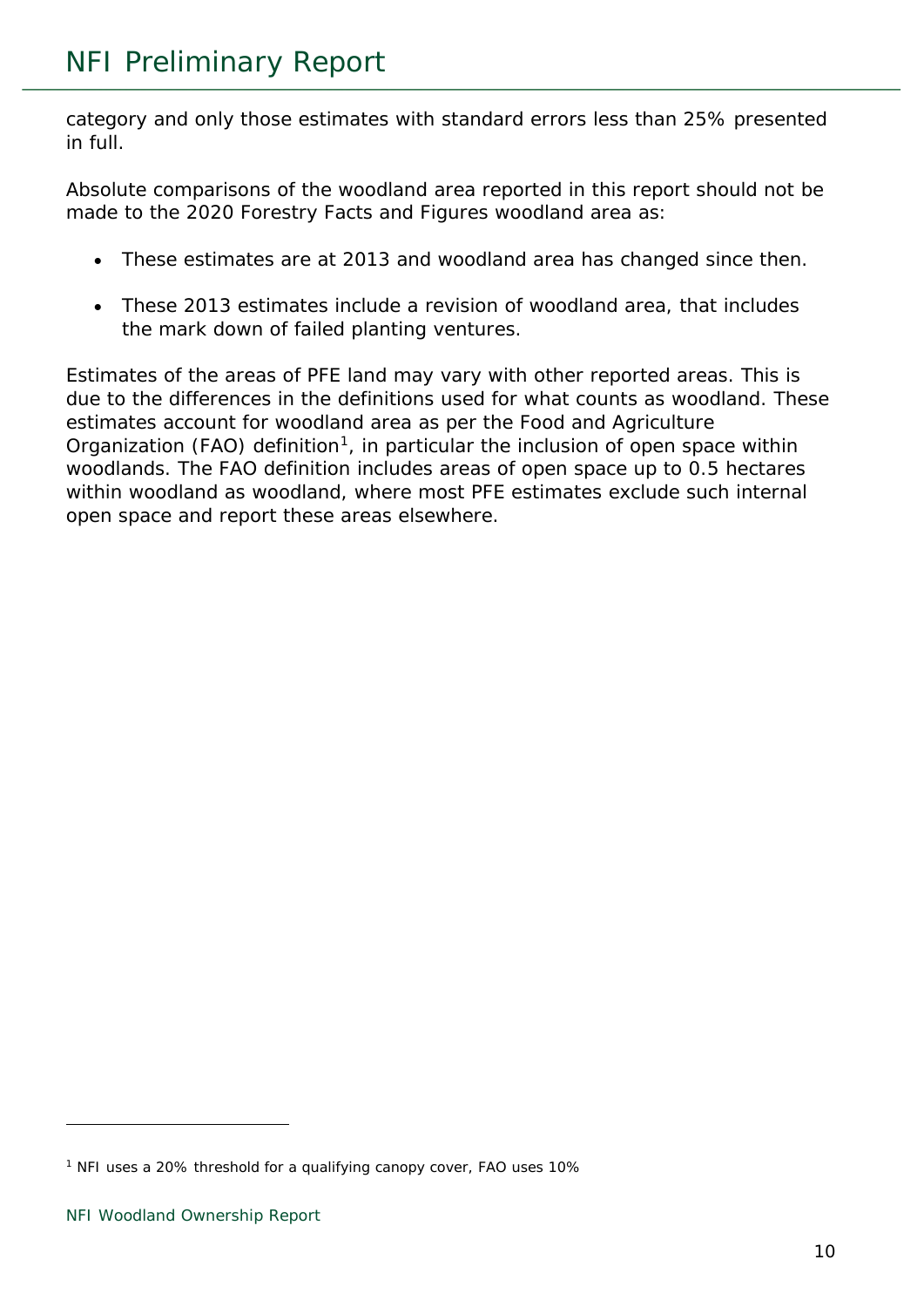# <span id="page-10-0"></span>Ownership type

#### <span id="page-10-1"></span>Table 1 Ownership type by area and country

| Ownership type                                            | Woodland<br>area<br>$(000 \text{ ha})$ | % of<br>country<br>woodland<br>area | SE%            |
|-----------------------------------------------------------|----------------------------------------|-------------------------------------|----------------|
| <b>Great Britain</b>                                      | 2,966.8                                |                                     | $\overline{2}$ |
| <b>Public Forest Estate</b>                               | 888.6                                  | 30.0                                | $\overline{2}$ |
| Local Authority                                           | 187.0                                  | 6.3                                 | 6              |
| Crown, Church and Educational Institution                 | 14.9                                   | 0.5                                 | 20             |
| Other Public - not PFE or Local Authority                 | 49.0                                   | 1.6                                 | 13             |
| Charity funded by voluntary subscription                  | 242.0                                  | 8.2                                 | 6              |
| Private forestry or timber business                       | 62.7                                   | 2.1                                 | 12             |
| Private Personal                                          | 1,128.2                                | 38.0                                | 3              |
| Private Business - companies, partnerships and syndicates | 304.3                                  | 10.3                                | 5              |
| Private Community                                         | 15.7                                   | 0.5                                 | 23             |
| Mixed                                                     | 23.3                                   | 0.8                                 | 21             |
| Other                                                     | 51.2                                   | 1.7                                 | 11             |
| England                                                   | 1,290.0                                |                                     | $\overline{2}$ |
| <b>Public Forest Estate</b>                               | 244.1                                  | 18.9                                | $\mathcal{S}$  |
| Local Authority                                           | 177.0                                  | 13.7                                | $\overline{7}$ |
| Crown, Church and Educational Institution                 | 12.2                                   | 0.9                                 | 23             |
| Other Public - not PFE or Local Authority                 | 23.6                                   | 1.8                                 | 18             |
| Charity funded by voluntary subscription                  | 199.0                                  | 15.4                                | 7              |
| Private forestry or timber business                       | $\Omega$                               | $\overline{O}$                      |                |
| Private Personal                                          | 447.2                                  | 34.7                                | $\overline{4}$ |
| Private Business - companies, partnerships and syndicates | 130.4                                  | 10.1                                | 8              |
| <b>Private Community</b>                                  | 1.9                                    | 0.1                                 | 42             |
| Mixed                                                     | 19.5                                   | 1.5                                 | 24             |
| Other                                                     | 35.2                                   | 2.7                                 | 15             |
| <b>Scotland</b>                                           | 1,373.7                                |                                     | $\overline{2}$ |
| <b>Public Forest Estate</b>                               | 527.9                                  | 38.4                                | $\mathcal{S}$  |
| Local Authority                                           | 7.0                                    | 0.5                                 | 25             |
| Crown, Church and Educational Institution                 | $\Omega$                               | $\Omega$                            |                |
| Other Public - not PFE or Local Authority                 | 21.4                                   | 1.6                                 | 21             |
| Charity funded by voluntary subscription                  | 37.0                                   | 2.7                                 | 19             |
| Private forestry or timber business                       | 57.7                                   | 4.2                                 | 13             |
| Private Personal                                          | 546.1                                  | 39.8                                | $\overline{4}$ |
| Private Business - companies, partnerships and syndicates | 146.6                                  | 10.7                                | 8              |
| <b>Private Community</b>                                  | 13.8                                   | 1                                   | 25             |
| Mixed                                                     | 2.6                                    | 0.2                                 | 55             |
| Other                                                     | 13.5                                   | 1.0                                 | 20             |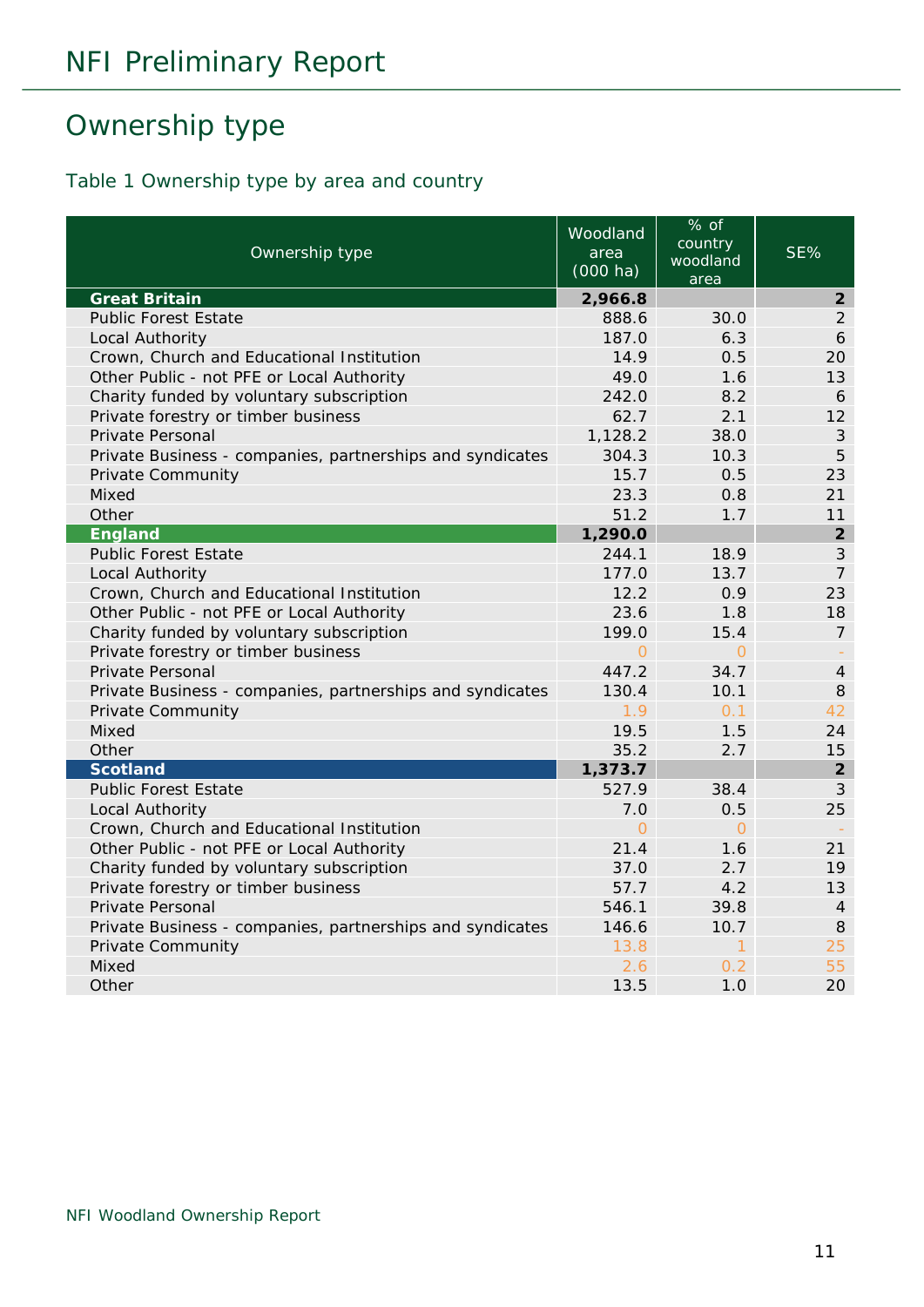#### Table 1 Ownership type by area and country (cont'd)

| Ownership type                                            | Woodland<br>area<br>$(000 \text{ ha})$ | $%$ of<br>country<br>woodland<br>area | SE% |
|-----------------------------------------------------------|----------------------------------------|---------------------------------------|-----|
| <b>Wales</b>                                              | 303.0                                  |                                       |     |
| <b>Public Forest Estate</b>                               | 116.6                                  | 38.5                                  |     |
| Charity funded by voluntary subscription                  | 6.0                                    | 2.0                                   | 23  |
| Private forestry or timber business                       | 5.0                                    | 1.6                                   | 17  |
| Private Personal                                          | 134.8                                  | 44.5                                  | 14  |
| Private Business - companies, partnerships and syndicates | 27.3                                   | 9.0                                   | 20  |
| <b>Private Community</b>                                  | ∩                                      |                                       |     |
| <b>Combined Other</b>                                     | 13.3                                   | 4.4                                   |     |

#### <span id="page-11-0"></span>Figure 1 Ownership type by area and country

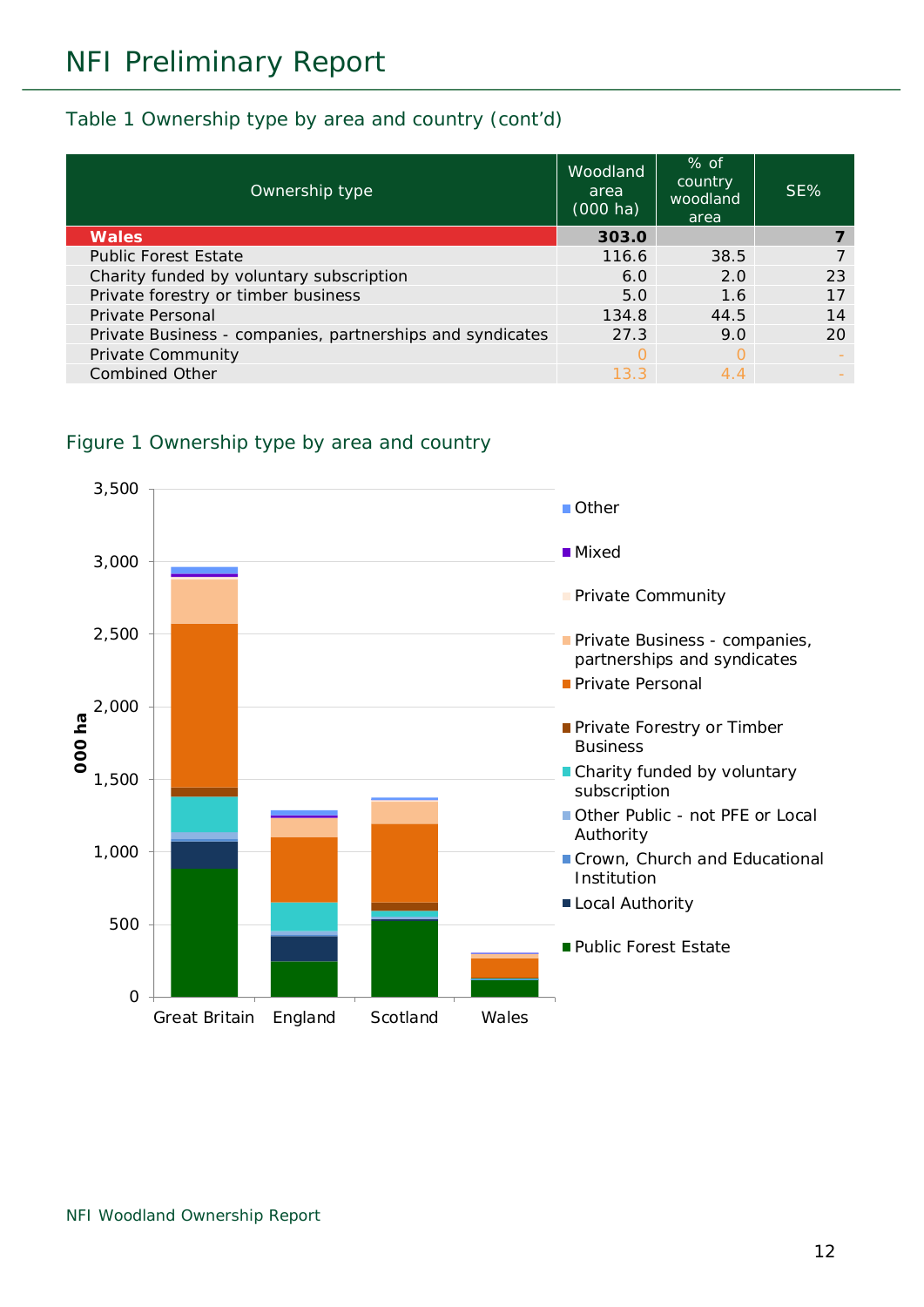#### <span id="page-12-0"></span>Table 2 Ownership type by area and woodland type

These estimates account for the allocation of clear fell and restock sites to woodland species type (conifers and broadleaves) differently to Forestry Statistics 2020<sup>[1](#page-12-1)</sup> and the two should not be directly compared. Forestry Statistics 2020 assume a 50:50 split of conifer and broadleaf for clear-fells and assumes clear-fell sites to be clear fell between 0 to 15 years of age. In these NFI estimates restock sites are allocated to conifer or broadleaf as soon as they are planted. This discernment is based upon the restock species found on the ground in the NFI fieldwork.

|                                                              | <b>Conifers Total</b><br>estimated area |                            |                | <b>Broadleaves Total</b><br>estimated area |                            |                |
|--------------------------------------------------------------|-----------------------------------------|----------------------------|----------------|--------------------------------------------|----------------------------|----------------|
| Ownership type                                               | $(000 \text{ ha})$                      | $%$ of<br>woodland<br>area | SE%            | $(000 \text{ ha})$                         | $%$ of<br>woodland<br>area | SE%            |
| <b>Great Britain</b>                                         | 1,431.7                                 |                            | $\overline{2}$ | 1,535.0                                    |                            | $\overline{2}$ |
| <b>Public Forest Estate</b>                                  | 696.1                                   | 48.6                       | 2              | 192.6                                      | 12.5                       | $\overline{4}$ |
| Local Authority                                              | 18.2                                    | 1.3                        | 20             | 168.8                                      | 11.0                       | $\overline{7}$ |
| Crown, Church and Educational<br>Institution                 | 2.1                                     | 0.1                        | 34             | 12.7                                       | 0.8                        | 23             |
| Other Public - not PFE or Local<br>Authority                 | 12.1                                    | 0.8                        | 27             | 36.8                                       | 2.4                        | 15             |
| Charity funded by voluntary<br>subscription                  | 48.0                                    | 3.4                        | 14             | 194.0                                      | 12.6                       | $\overline{7}$ |
| Private forestry or timber business                          | 55.6                                    | 3.9                        | 13             | 7.1                                        | 0.5                        | 33             |
| Private Personal                                             | 453.7                                   | 31.7                       | 5              | 674.5                                      | 43.9                       | $\overline{4}$ |
| Private Business - companies,<br>partnerships and syndicates | 125.1                                   | 8.7                        | 9              | 179.3                                      | 11.7                       | $\overline{7}$ |
| Private Community                                            | 6.6                                     | 0.5                        | 36             | 9.1                                        | 0.6                        | 30             |
| Mixed                                                        | 6.8                                     | 0.5                        | 30             | 16.5                                       | 1.1                        | 27             |
| Other                                                        | 7.6                                     | 0.5                        | 26             | 43.7                                       | 2.8                        | 13             |

<span id="page-12-1"></span><sup>1</sup> Forestry Statistics 2020: Chapter 1: Woodland Area and Planting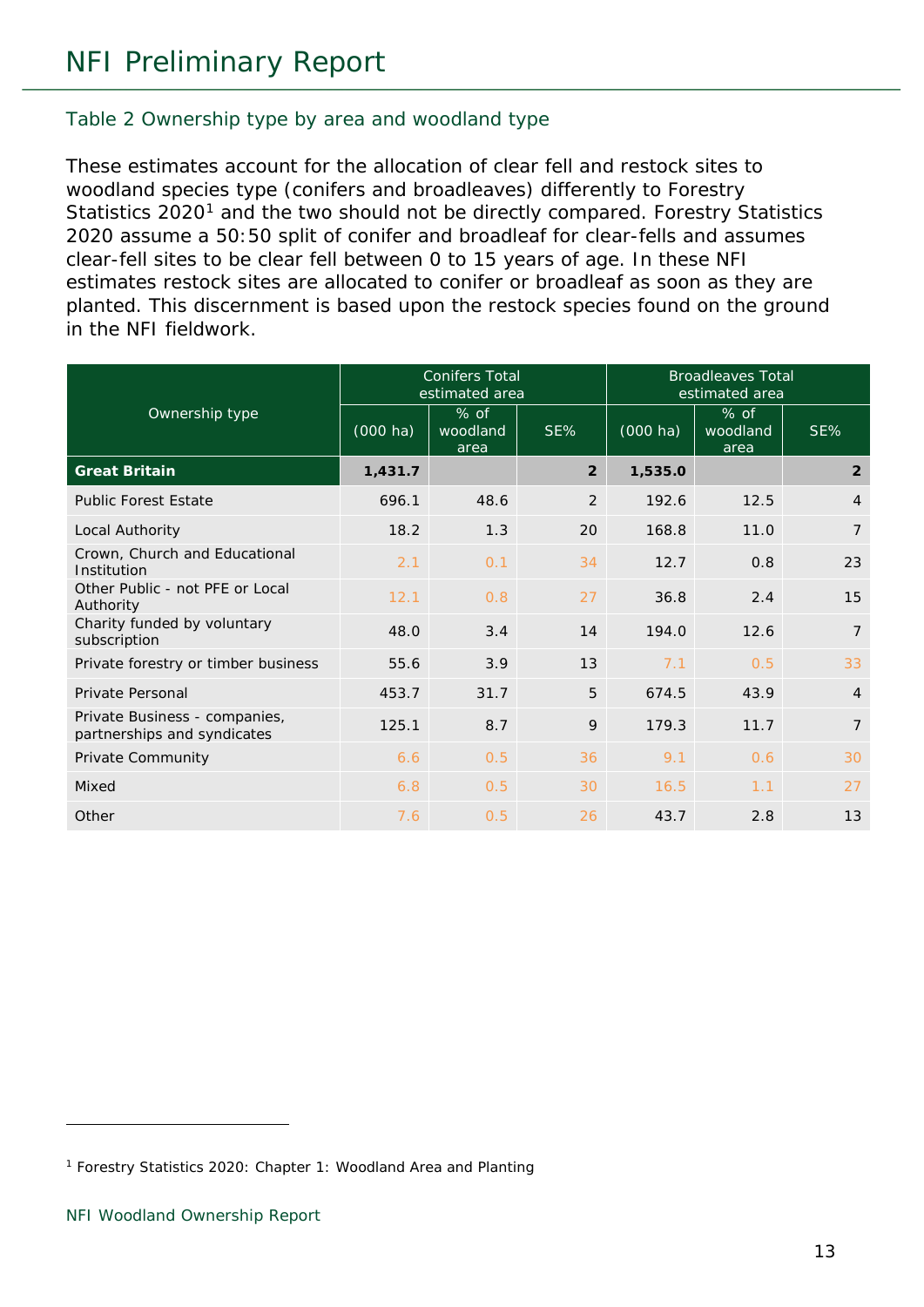

<span id="page-13-0"></span>Figure 2 Ownership type by area and woodland type Great Britain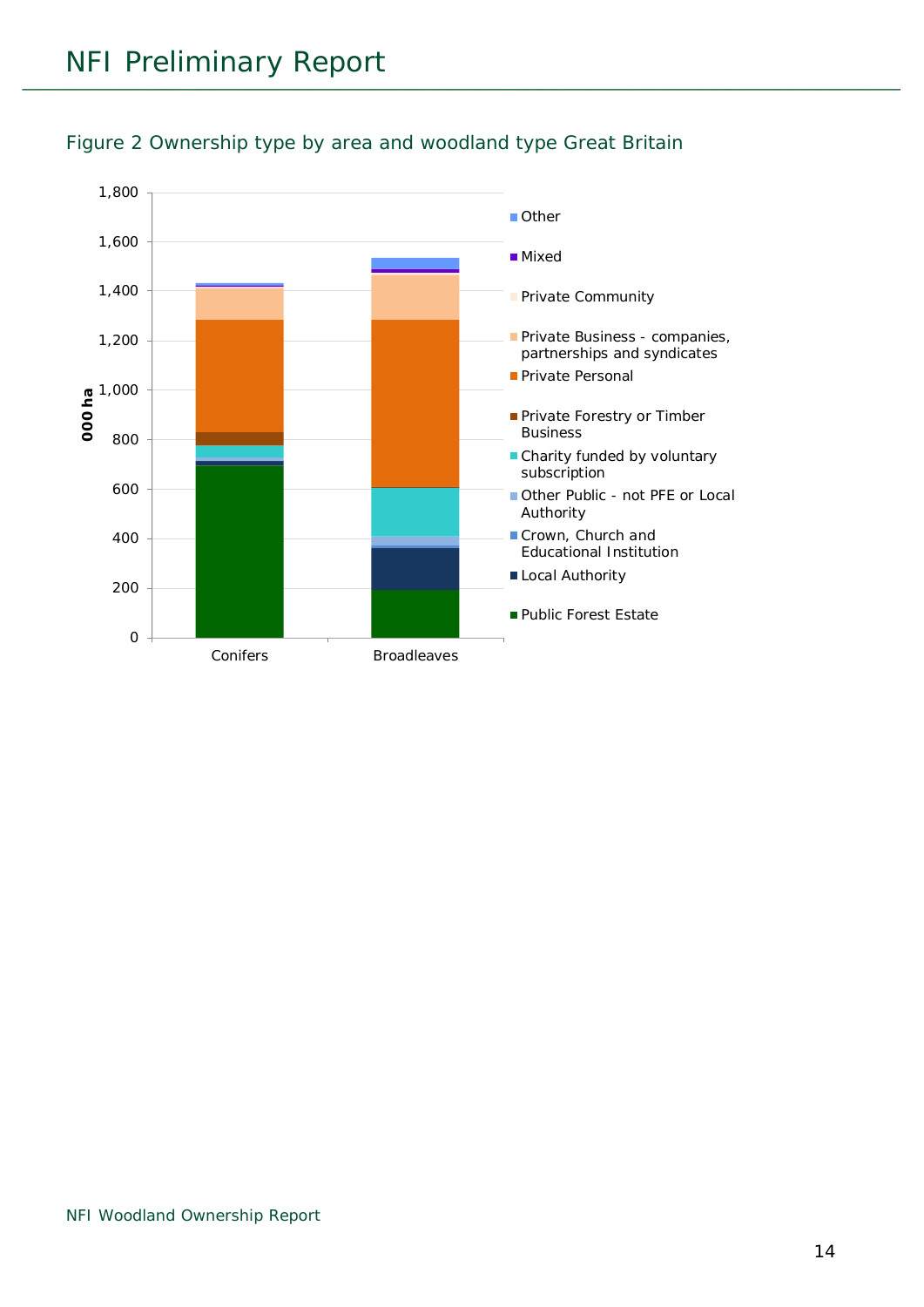# <span id="page-14-0"></span>Property type

#### <span id="page-14-1"></span>Table 3 Property type by area and country

|                                       | Woodland | % of           |                             |
|---------------------------------------|----------|----------------|-----------------------------|
| Property Type                         | area     | woodland       | SE%                         |
|                                       | (000 ha) | area           |                             |
| <b>Great Britain</b>                  | 2,966.8  |                | $\overline{2}$              |
| Mainly Woodland                       | 1,567.0  | 52.8           | $\overline{2}$              |
| Public Buildings & Grounds            | 11.8     | 0.4            | 24                          |
| <b>Industrial Ground</b>              | 10.8     | 0.4            | 38                          |
| Recreation                            | 70.3     | 2.4            | 11                          |
| <b>Crofting Estate</b>                | 17.6     | 0.6            | 25                          |
| Farm                                  | 330.2    | 11.1           | 6                           |
| Private Residence                     | 50.2     | 1.7            | 11                          |
| <b>Mixed Estate</b>                   | 725.1    | 24.4           | $\mathcal{S}_{\mathcal{S}}$ |
| Mixed                                 | 103.8    | 3.5            | 10                          |
| Not supplied                          | 80.0     | 2.7            | 10                          |
| <b>England</b>                        | 1,290.0  |                | $\boldsymbol{2}$            |
| Mainly Woodland                       | 534.6    | 41.4           | $\mathfrak{Z}$              |
| Public Buildings & Grounds            | 10.9     | 0.8            | 26                          |
| <b>Industrial Ground</b>              | 10.0     | 0.8            | 42                          |
| Recreation                            | 61.8     | 4.8            | 12                          |
| <b>Crofting Estate</b>                | $\Omega$ | $\Omega$       |                             |
| Farm                                  | 182.4    | 14.1           | 8                           |
| Private Residence                     | 28.1     | 2.2            | 16                          |
| <b>Mixed Estate</b>                   | 355.6    | 27.6           | $\overline{4}$              |
| Mixed                                 | 72.0     | 5.6            | 10                          |
| Not supplied                          | 34.5     | 2.7            | 15                          |
| <b>Scotland</b>                       | 1,373.7  |                | $\boldsymbol{2}$            |
| Mainly Woodland                       | 859.4    | 62.6           | $\mathcal{S}$               |
| <b>Public Buildings &amp; Grounds</b> | $\Omega$ | 0              |                             |
| <b>Industrial Ground</b>              | 0.8      | 0.1            | 34                          |
| Recreation                            | 6.9      | 0.5            | 37                          |
| <b>Crofting Estate</b>                | 17.6     | 1.3            | 25                          |
| Farm                                  | 87.4     | 6.4            | 10                          |
| Private Residence                     | 13.2     | 1.0            | 17                          |
| <b>Mixed Estate</b>                   | 322.8    | 23.5           | 5                           |
| Mixed                                 | 30.2     | 2.2            | 25                          |
| Not supplied                          | 35.3     | 2.6            | 16                          |
| <b>Wales</b>                          | 303.0    |                | $\boldsymbol{4}$            |
| Mainly Woodland                       | 173.0    | 57.1           | $\overline{4}$              |
| <b>Industrial Ground</b>              | $\Omega$ | 0              |                             |
| <b>Crofting Estate</b>                | $\Omega$ | $\overline{O}$ |                             |
| Farm                                  | 60.3     | 19.9           | 10                          |
| Private Residence                     | 8.9      | 2.9            | 19                          |
| <b>Mixed Estate</b>                   | 46.6     | 15.4           | 10                          |
| Not supplied                          | 10.2     | 3.4            | 24                          |
| <b>Combined Other</b>                 | 4.0      | 1.3            |                             |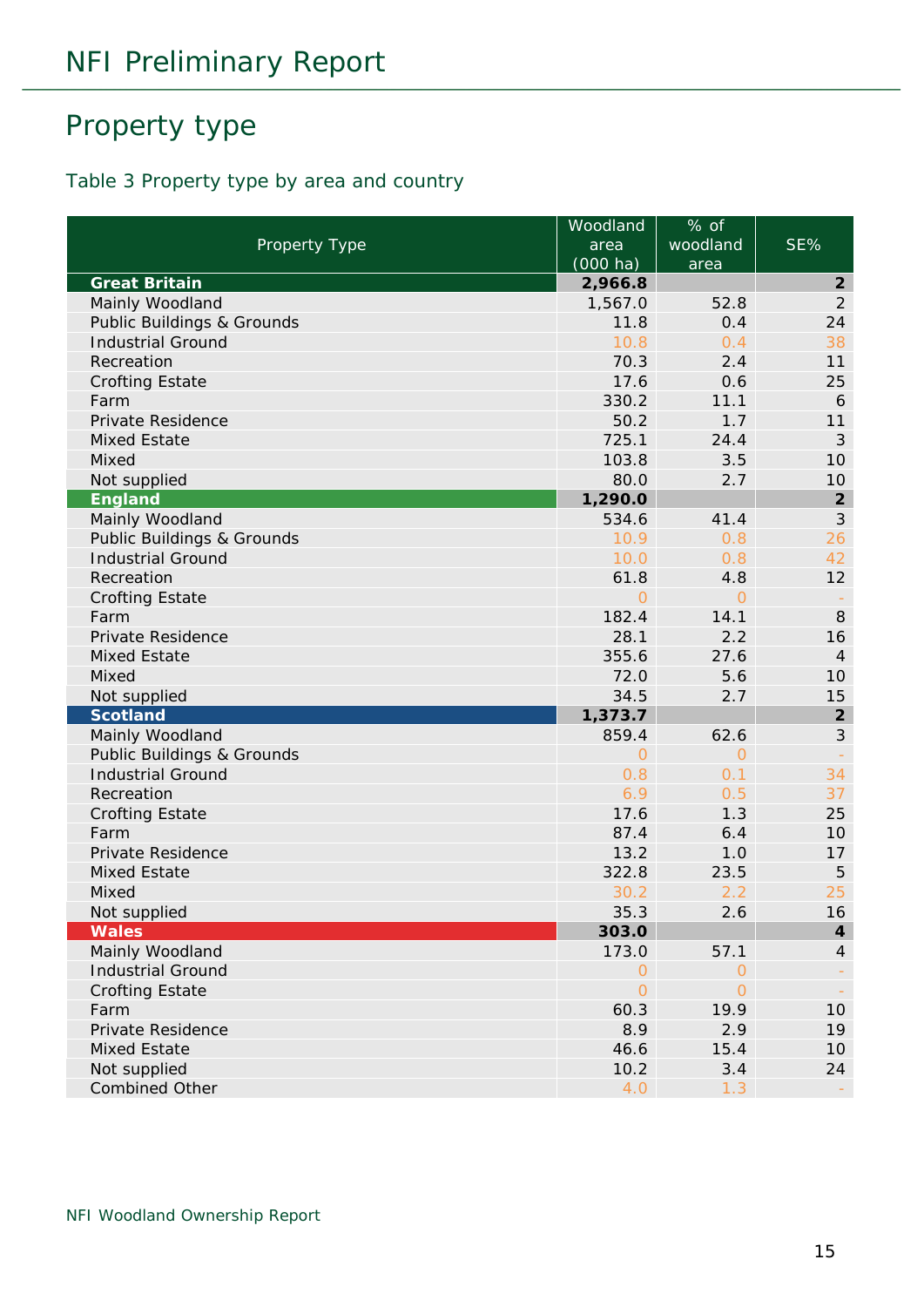

#### <span id="page-15-0"></span>Figure 3 Property type by area and country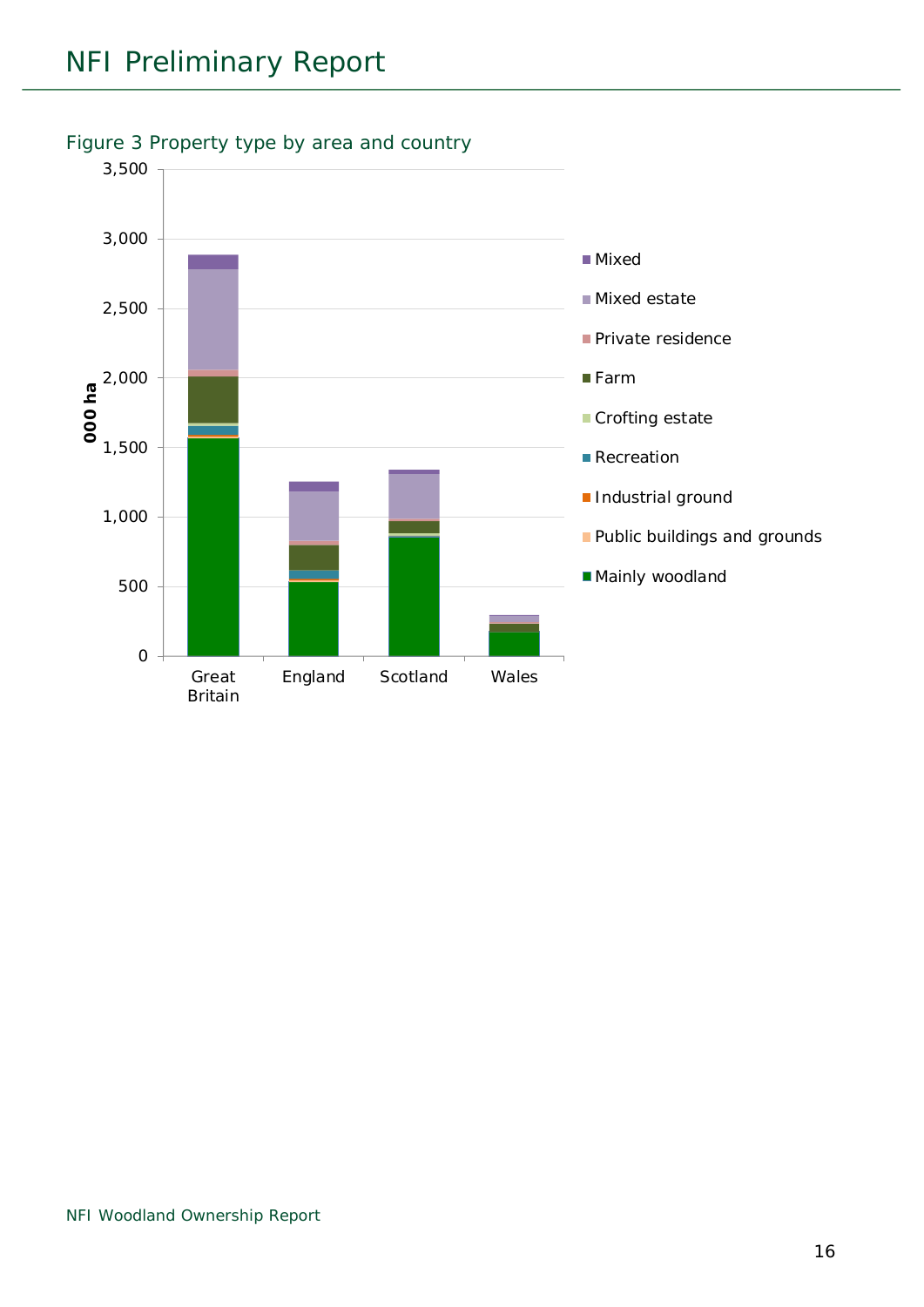# <span id="page-16-0"></span>Distribution of questionnaires

#### <span id="page-16-1"></span>Map 1 Distribution questionnaires sent and those sent and returned

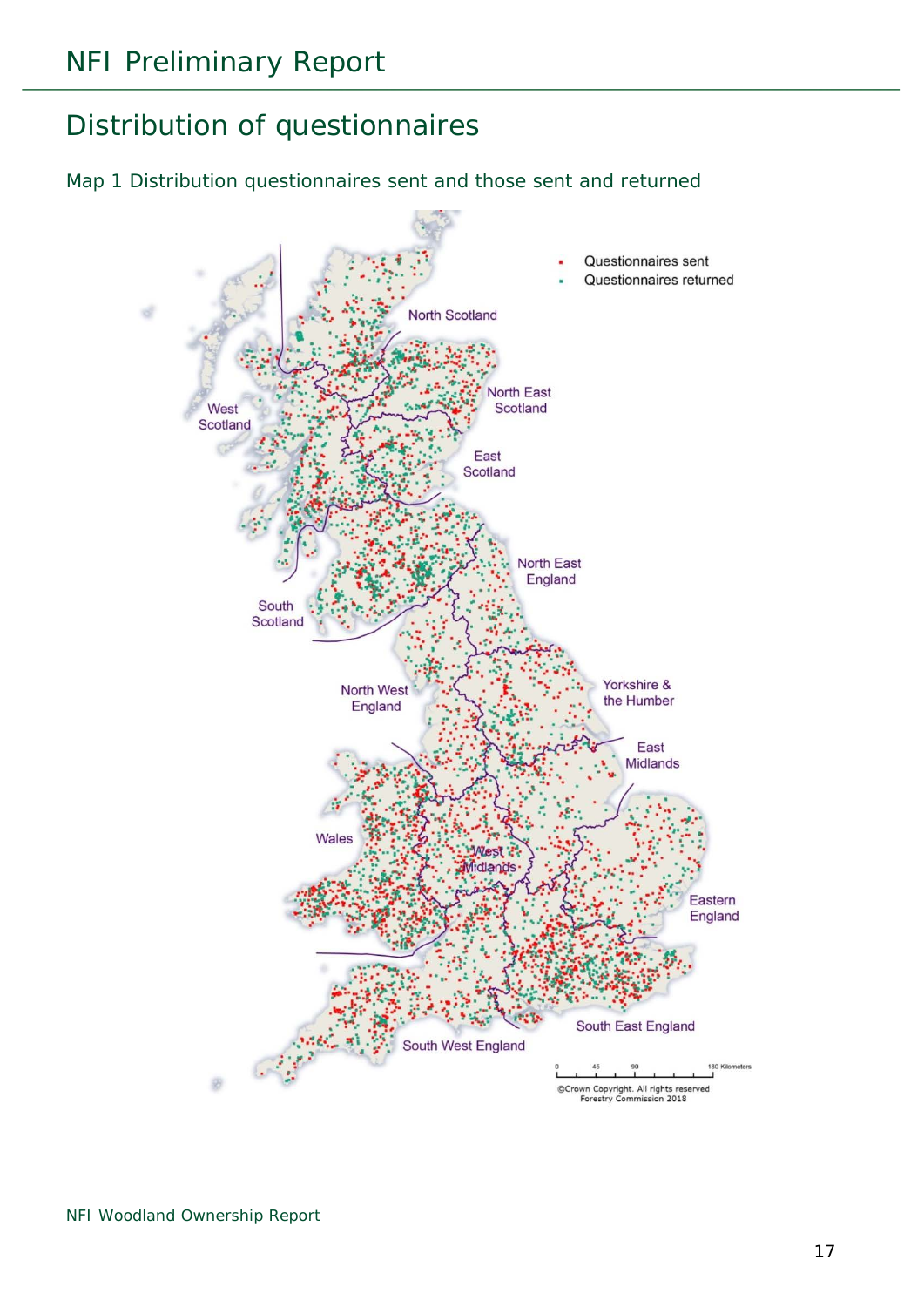#### <span id="page-17-0"></span>Analysis of returns of questionnaires

The known owners<sup>[1](#page-17-2)</sup> or part owners of 10,037 squares, not managed by PFE, were identified and sent questionnaires (68% of all NFI sample squares). The total number of questionnaires relating to those squares was 7,433; it should be noted that some squares had more than one owner and therefore more than one questionnaire. Questionnaires were not sent to PFE. Full response rates for the questionnaires was generally good ranging from 18% in South East England and London to 45% in North East England. All owners or part owners of 3,250 squares (32% of those targeted) responded to all or part of the questionnaire.

See Appendix 2 for a map of the distribution and proportion of questionnaires returned, Map 2.

| Region                        | Number of<br>NFI squares<br>surveyed | Number of<br>squares<br>where<br>owners<br>surveyed | Number of<br>squares<br>where<br>responses<br>were<br>received | Number of<br>squares<br>where full<br>responses<br>received | % of<br>squares<br>where full<br>responses<br>received |
|-------------------------------|--------------------------------------|-----------------------------------------------------|----------------------------------------------------------------|-------------------------------------------------------------|--------------------------------------------------------|
| East England                  | 731                                  | 428                                                 | 246                                                            | 98                                                          | 22.9%                                                  |
| East Midlands                 | 486                                  | 299                                                 | 177                                                            | 103                                                         | 34.4%                                                  |
| North East England            | 574                                  | 364                                                 | 296                                                            | 164                                                         | 45.1%                                                  |
| North West England            | 569                                  | 317                                                 | 189                                                            | 101                                                         | 31.9%                                                  |
| South East England and London | 1,522                                | 935                                                 | 474                                                            | 165                                                         | 17.6%                                                  |
| South West England            | 1,205                                | 773                                                 | 412                                                            | 183                                                         | 23.7%                                                  |
| <b>West Midlands</b>          | 558                                  | 362                                                 | 175                                                            | 81                                                          | 22.4%                                                  |
| Yorkshire and the Humber      | 978                                  | 441                                                 | 282                                                            | 126                                                         | 28.6%                                                  |
| <b>England</b>                | 6,623                                | 3,919                                               | 2,251                                                          | 1,021                                                       | 26.1%                                                  |
| East Scotland                 | 611                                  | 385                                                 | 304                                                            | 141                                                         | 36.6%                                                  |
| North East Scotland           | 1,071                                | 597                                                 | 421                                                            | 200                                                         | 33.5%                                                  |
| North Scotland                | 1,052                                | 780                                                 | 610                                                            | 279                                                         | 35.8%                                                  |
| South Scotland                | 1,950                                | 1,435                                               | 1,085                                                          | 580                                                         | 40.4%                                                  |
| West Scotland                 | 1,673                                | 1,209                                               | 961                                                            | 457                                                         | 37.8%                                                  |
| <b>Scotland</b>               | 6,357                                | 4,406                                               | 3,381                                                          | 1,657                                                       | 37.6%                                                  |
| <b>Wales</b>                  | 1,879                                | 1,712                                               | 1,195                                                          | 572                                                         | 33.4%                                                  |
| <b>Great Britain</b>          | 14,859                               | 10,037                                              | 6,827                                                          | 3,250                                                       | 32.4%                                                  |

#### <span id="page-17-1"></span>Table 4 Returns rate of distributed questionnaires based on targeted NFI squares

<span id="page-17-2"></span><sup>&</sup>lt;sup>1</sup> The term owners includes owners, agents and managers of the land that intersects the sample square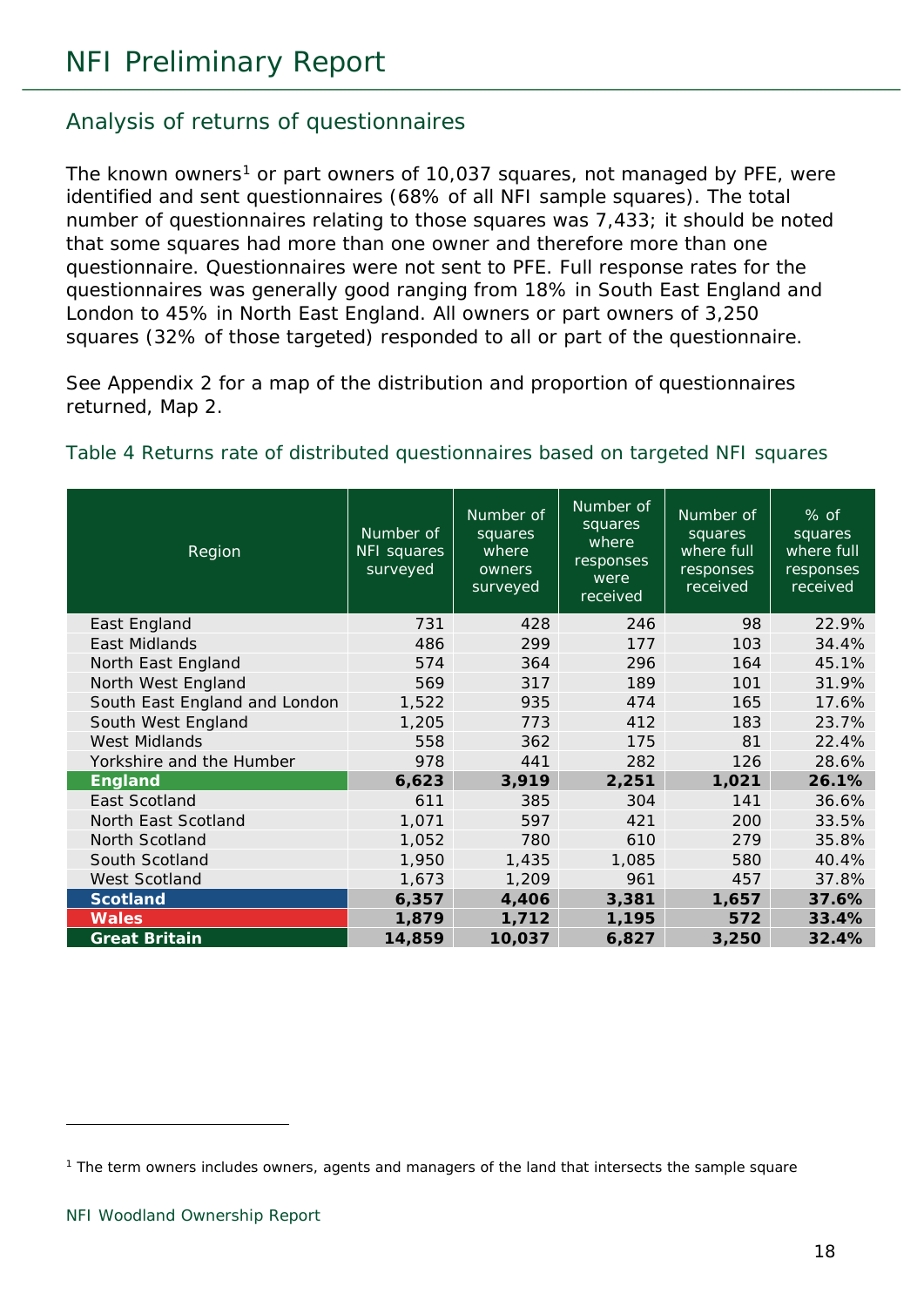# <span id="page-18-0"></span>**Discussion**

The aim of the report is to provide estimates of the area of woodland by:

- the types of owner e.g. Public Forest Estate or personal private ownership
- the type of property e.g. Mainly woodland or Mixed Estate;

Over two thirds of woodland in GB is estimated to be owned by the devolved Governments, termed here as Public Forest Estate, and Private Personal owners. At a country level the greatest proportion of PFE woodland is found in Scotland (38%). England has the highest proportion of charity owned woodland (15%) this refers to charities funded by voluntary public subscriptions such as the National Trust. The country with the greatest percentage of woodland used primarily by private forestry or timber businesses was Scotland (4%). Across GB, nearly half of conifer woodland is managed by PFE. Broadleaf woodland ownership is estimated to be 44% under the Private Personal category with only 13% managed under PFE.

The most prevalent woodland property type across GB came from holdings described as 'Mainly Woodland' or 'Mixed Estate'; accounting for over three quarters of all woodland. After 'Mainly Woodland' and 'Mixed Estate', 'Farm' was the most common woodland property type; however, this ranged from 20% of woodland in Wales to 6% in Scotland.

Prior to this survey the most recent report of woodland ownership in GB was in the National Inventory of Woodland and Trees – Great Britain, published in 2003[1.](#page-18-1) The categories of ownership in 2003 match those in the present report except for the inclusion of the `Crown, Church and Educational Institution' category in this survey. The ownership estimates for the Public Forest Estate (government owned woodland referred to as the Forestry Commission in the earlier report) and Private Personal ownership are similar from 2003 to the present report. Thirty-five percent of woodland area was Forestry Commission owned in 2003 compared to 30% PFE in the present survey. Private Personal ownership also saw a slight decrease but was largely comparable from 44% in 2003 to 38% in the current report. The percentage of local authority owned woodland increased from 3% in 2003 to the recent estimate of 6%. The ownership of woodland by charitable trusts also increased from 4% in 2003 to 8% of current estimates.

There are several areas of statistics within the present report that have not previously been available such as geographic distribution of property types within GB. More extensive sampling has been carried out since the previous reports of

<span id="page-18-1"></span><sup>1</sup> National Inventory of Woodland and Trees – Great Britain. Forestry Commission, 2003.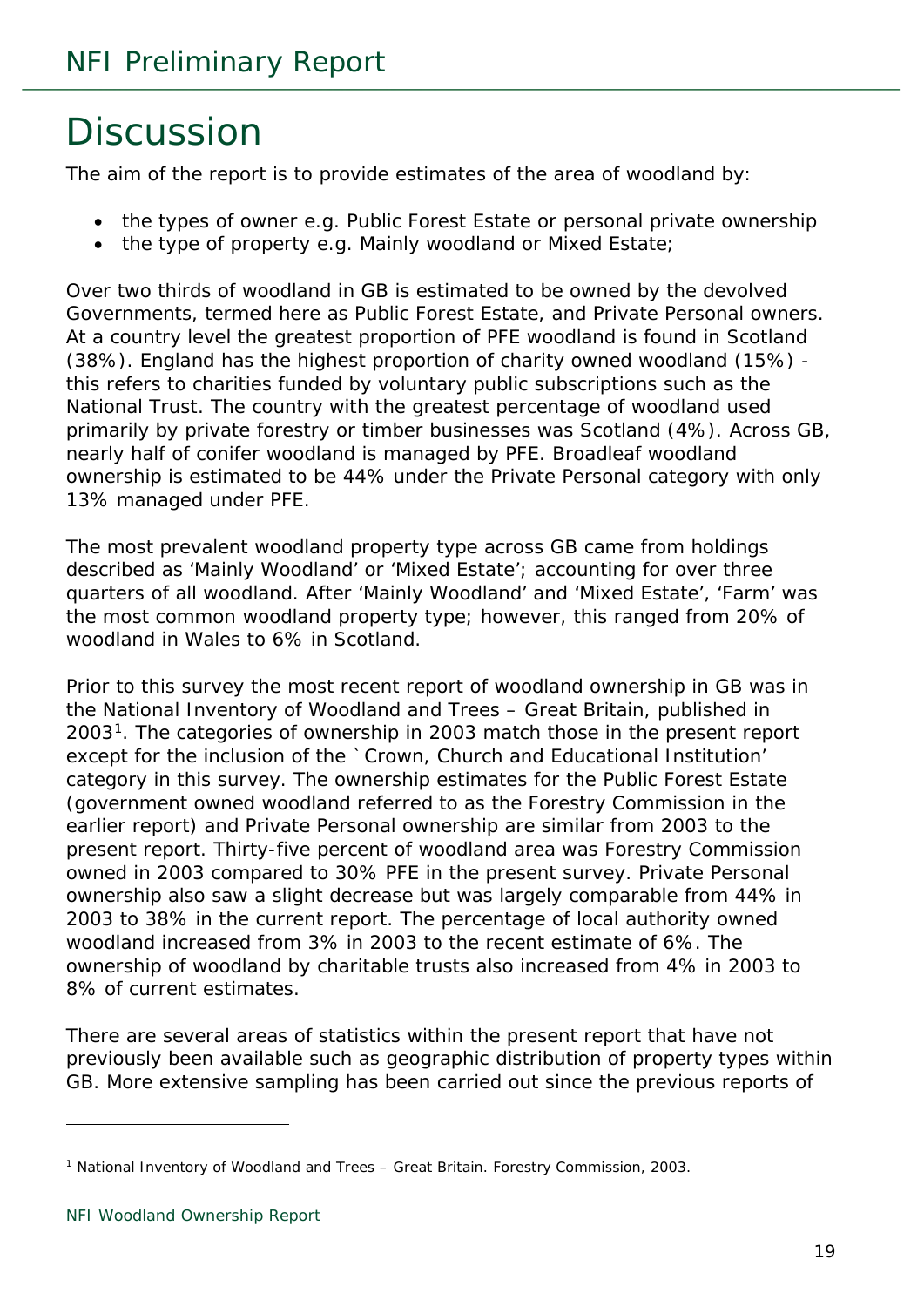woodland ownership and as such this report provides a better representation of the types of woodland ownership across GB.

This report is based upon a subset of the total NFI squares due to the exclusion of sample squares containing non-responses. In future, estimates would be improved if additional data could be collected for non-respondents.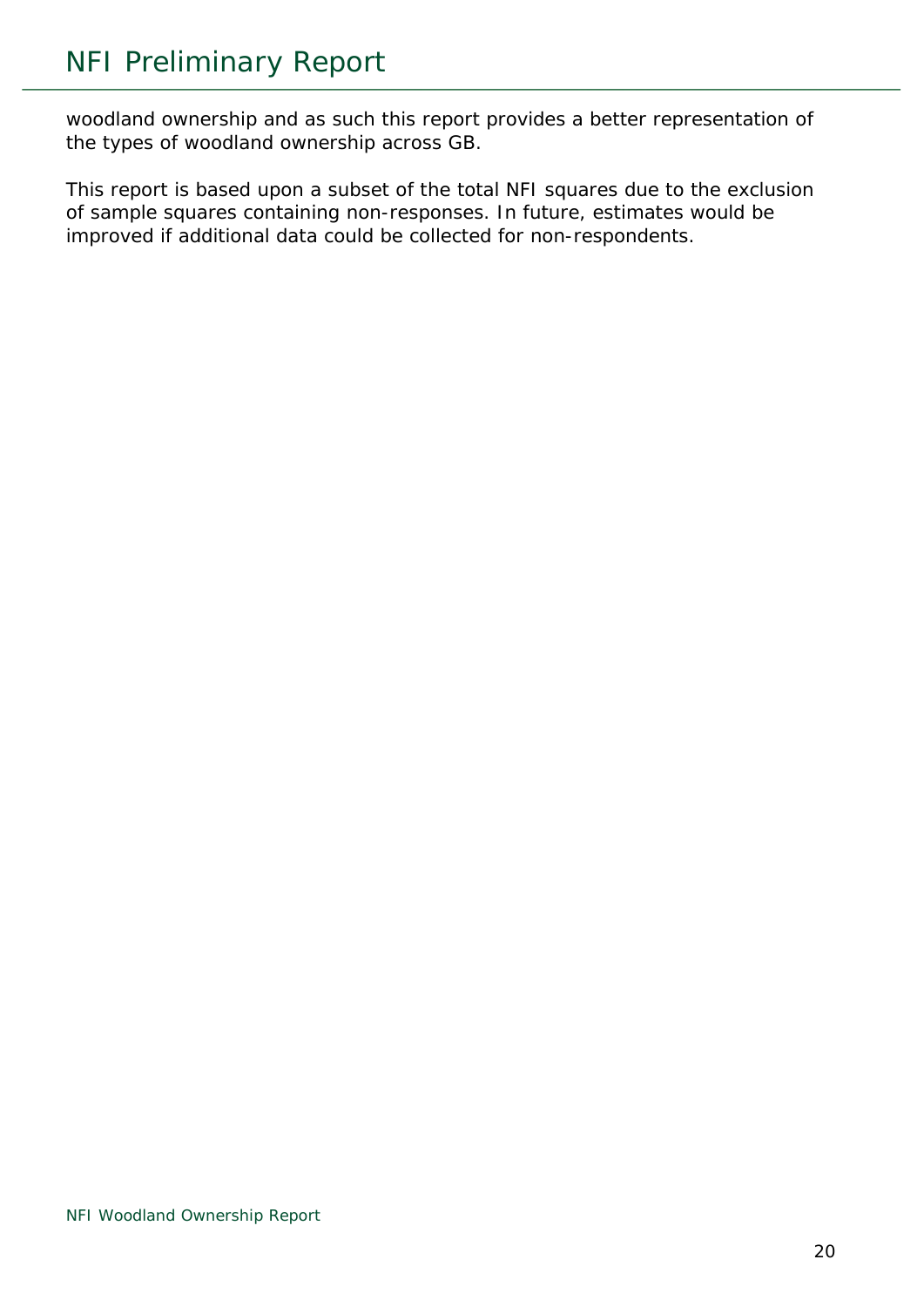# <span id="page-20-0"></span>**Glossary**

| <b>Ownership types</b> |                                                               |
|------------------------|---------------------------------------------------------------|
| Private personal       | Types of private ownership and occupation, e.g. individuals,  |
|                        | private family trusts and family partnerships.                |
| Private business       | Companies, partnerships, syndicates etc                       |
| <b>Public Forest</b>   | Government owned land managed by Forestry and Land            |
| Estate                 | Scotland, Forestry England or Natural Resources Wales on      |
|                        | behalf of the Welsh Government Woodland Estate.               |
| <b>Other Ownership</b> | Woodland other than that owned or managed by Public           |
|                        | <b>Forest Estates</b>                                         |
| Private forestry       | Owned by the wood processing industry or woodland             |
| or timber              | management companies                                          |
| business               |                                                               |
|                        |                                                               |
| Private                | The common property of all members of the community           |
| community              |                                                               |
| ownership or           |                                                               |
| common land            |                                                               |
| Charity                | Those funded by voluntary public subscription, e.g. National  |
|                        | <b>Trust and Woodland Trust</b>                               |
| Crown, Church &        | Crown Land or Crown Property, property owned by church        |
| Education              | or educational institutions such as School, University etc    |
| Institution            |                                                               |
| Local Authority        | Local, regional, county, district or other council            |
| Other public           | National (not PFE, or Local Authority) Government             |
|                        | Department / agency                                           |
| Mixed                  | Any combination of the above                                  |
| Other                  | Doesn't fit the other ownership type descriptions             |
| Property type          | The property type indicates the primary use of the property   |
|                        |                                                               |
| Area                   | Area (forest/woodland): forest and woodland area is divided   |
| (forest/woodland)      | into net forest area – the land area actually covered by      |
|                        | trees (in the National Forest Inventory defined to the drip   |
|                        | line of the canopy); and gross forest area $-$ which includes |
|                        | both the area covered by trees and the small open spaces      |
|                        | (of less than 0.5 hectares) within the forest boundary (e.g.  |
|                        | rides, glades, ponds). This report uses gross forest data.    |
|                        |                                                               |
| <b>Broadleaves</b>     | Trees and shrubs that belong to the angiosperm division of    |
|                        | the plant kingdom. Most in the UK have laminar leaves and     |
|                        | are deciduous. Sometimes referred to as 'hardwoods' they      |
|                        | produce hardwood timber (not always physically hard).         |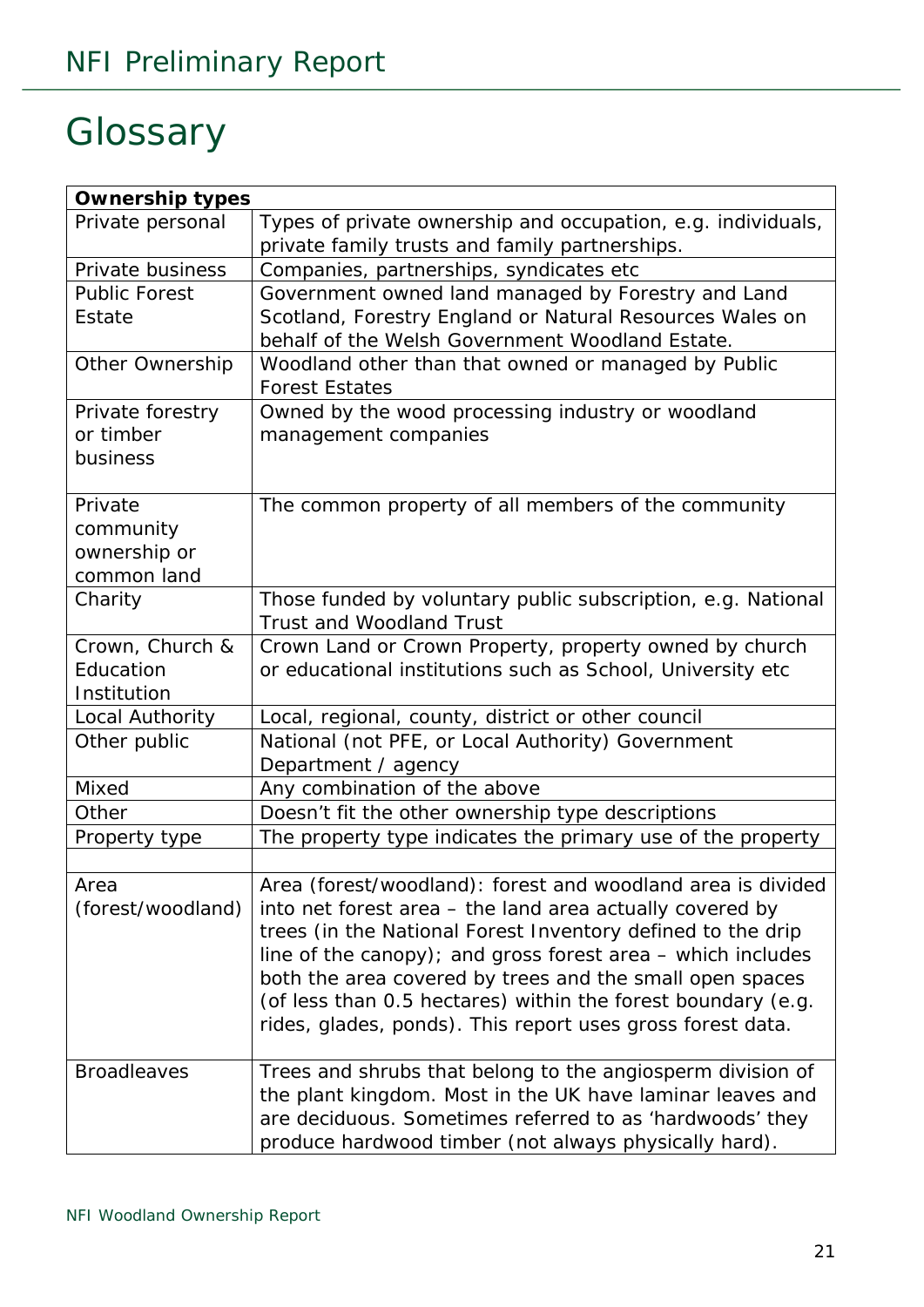| Canopy                       | The mass of foliage and branches formed collectively by the<br>crowns of trees.                                                                                                                                                                                                                                                       |
|------------------------------|---------------------------------------------------------------------------------------------------------------------------------------------------------------------------------------------------------------------------------------------------------------------------------------------------------------------------------------|
| Conifers                     | Trees and shrubs that belong to the gymnosperm division<br>of the plant kingdom. Conifers mostly have needles or scale<br>like leaves and, with the exception of larch and three other<br>genera <sup>1</sup> , all are evergreen. Sometimes referred to as<br>'softwoods', they produce softwood timber.                             |
| Forest (and<br>woodland)     | Land predominately covered in trees, defined as land under<br>stands of trees with a canopy cover of at least 20%, or the<br>ability to achieve this, and with a minimum area of 0.5<br>hectares and minimum width of 20 m.                                                                                                           |
| Forestry<br>Commission       | The government department responsible for the regulation<br>of forestry and implementing forestry policy in England.                                                                                                                                                                                                                  |
| <b>Great Britain</b><br>(GB) | England, Scotland and Wales.                                                                                                                                                                                                                                                                                                          |
| <b>NRW</b>                   | Natural Resources Wales.                                                                                                                                                                                                                                                                                                              |
| Standard error<br>(SE)       | The measure of the margin of error associated with an<br>estimate as a result of sampling from a population with<br>statistical variability. Larger standard errors indicate less<br>precision in the estimate. Standard errors in this report are<br>quoted in relative terms (i.e. as percentages of the value of<br>the estimate). |

<span id="page-21-0"></span><sup>1</sup> *Metasequoia*, *Taxodium* and *Pseudolarix*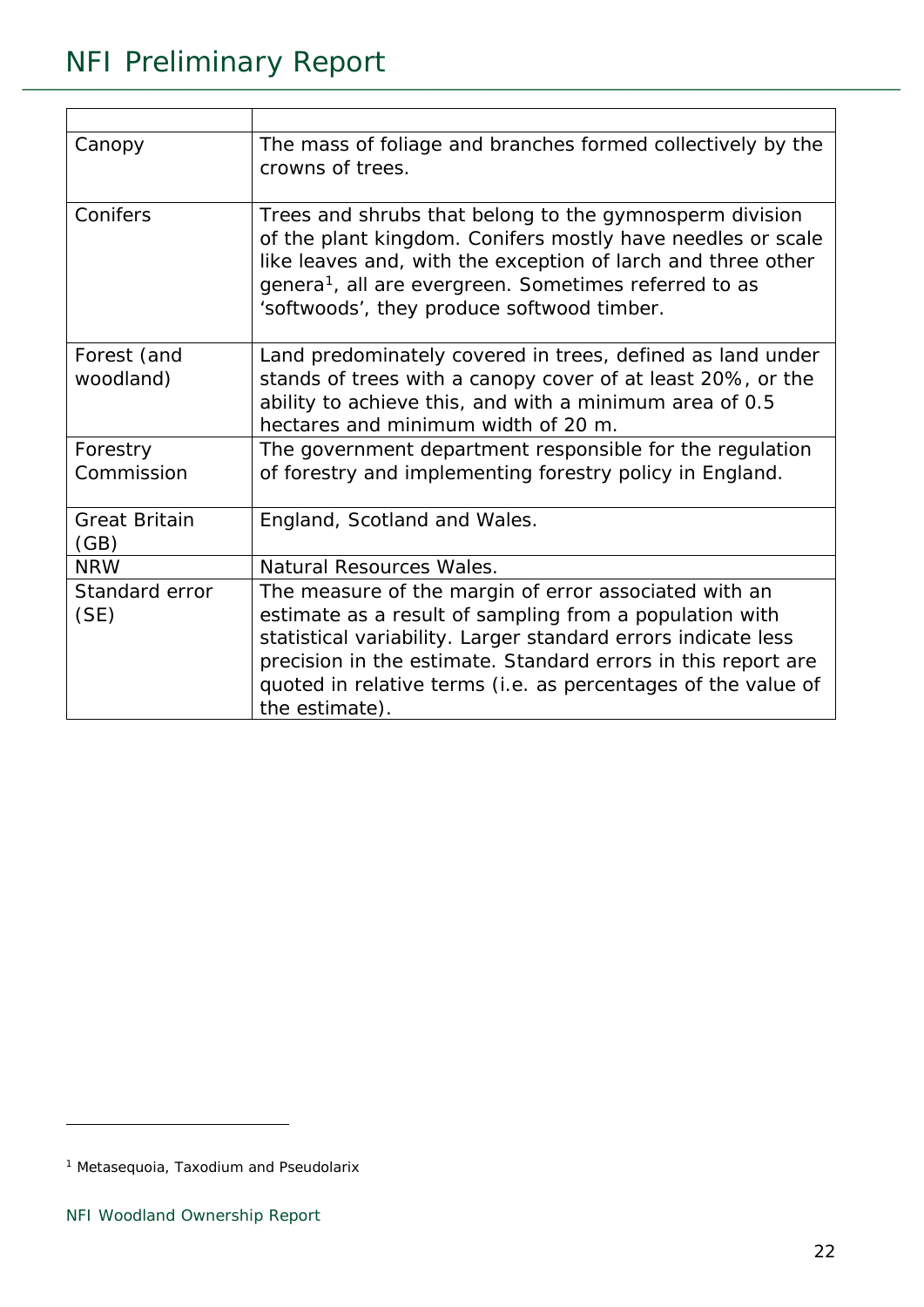# <span id="page-22-0"></span>Appendix

# <span id="page-22-1"></span>Appendix 1

#### <span id="page-22-2"></span>Ownership questionnaire

Information about individual Ownership and Property types will be treated as strictly confidential. It will only be used for statistical purposes and will only be reported on as summaries per region. Having such information will allow FC to build profiles of likely woodland management approaches per owner and property type. This in combination with other information will help us to forecast how the forests are likely to change over time.

Please tick one box in each of the three tables below for your square.

| <b>Ownership Type</b>                                                                                              | <b>Tick</b> | <b>Property Type</b>                                                            | <b>Tick</b> |
|--------------------------------------------------------------------------------------------------------------------|-------------|---------------------------------------------------------------------------------|-------------|
| Private personal<br>(Individuals, private family trusts and family<br>partnerships)                                |             | Farm                                                                            |             |
| <b>Private business</b><br>(Companies, partnerships, syndicates etc)                                               |             | <b>Crofting Estate</b>                                                          |             |
| Private forestry or timber business<br>(Owned by the wood processing industry or<br>woodland management companies) |             | <b>Mixed Estate</b><br>(Combinations of farm, woodland,<br>small business, etc) |             |
| Private community ownership or common<br>land<br>(The common property of all members of the<br>community)          |             | Mainly Woodland                                                                 |             |
| Charity<br>(those funded by voluntary public subscription, e.g.<br>National Trust and Woodland Trust)              |             | <b>Private Residence</b>                                                        |             |
| Crown, Church & Education Institution<br>(e.g. School, University)                                                 |             | Recreation                                                                      |             |
| <b>Local Authority</b><br>(local, regional, county, district or other council)<br>Other public                     |             | <b>Public Building &amp; Grounds</b>                                            |             |
| (National (not FC, nor Local Authority) Government<br>Department / agency)                                         |             | <b>Industrial &amp; Grounds</b>                                                 |             |
| <b>Mixed</b>                                                                                                       |             | Mixed                                                                           |             |
| Other (please state below) <sup>1</sup>                                                                            |             |                                                                                 |             |
|                                                                                                                    |             | Woodland actively managed                                                       |             |
|                                                                                                                    |             | Woodland NOT actively managed                                                   |             |

<span id="page-22-3"></span> $1$  If you have more than one square in this request please choose the single most representative ownership and property types (if unsure about the latter, put 'Mixed').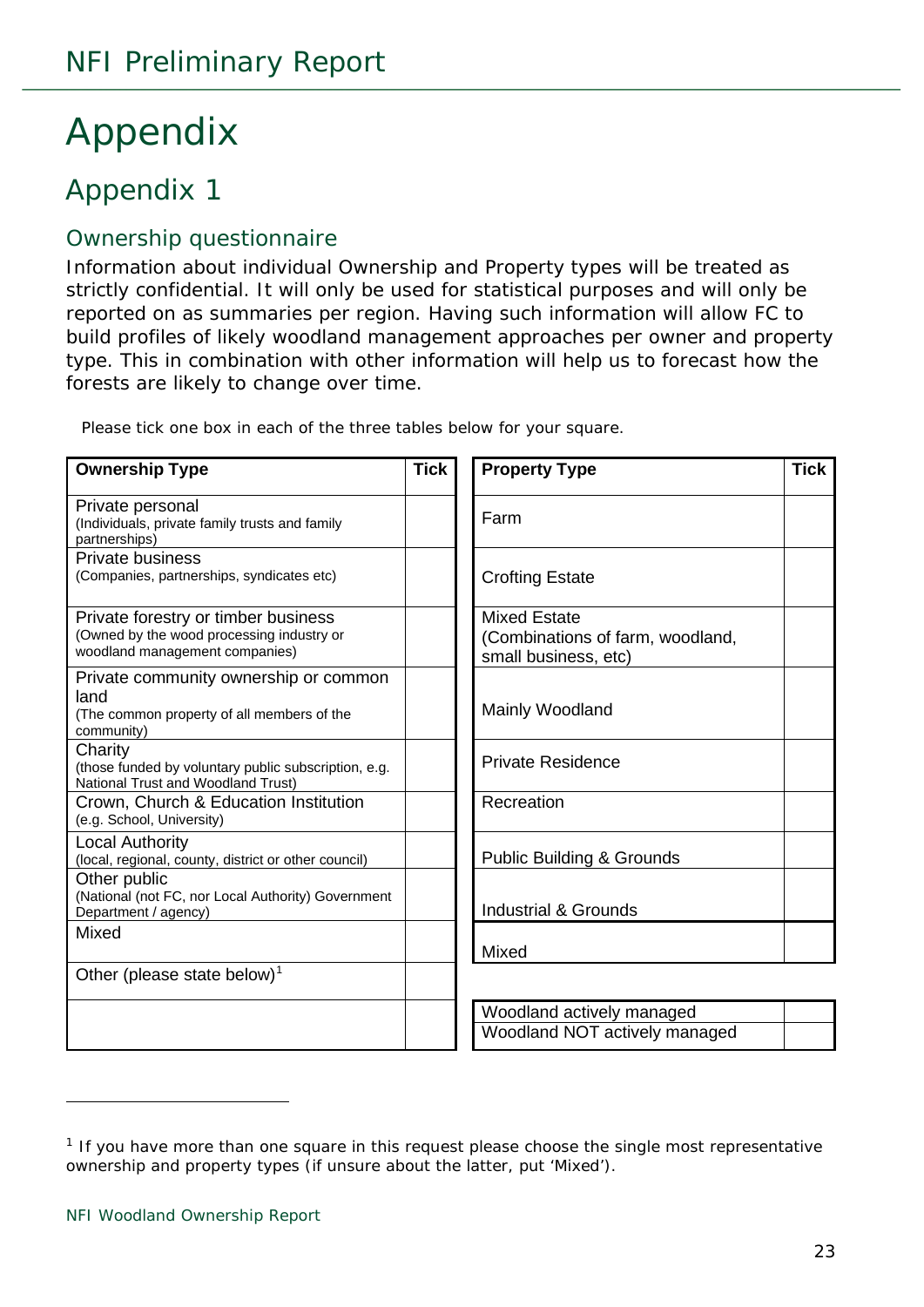# <span id="page-23-0"></span>Appendix 2

#### <span id="page-23-1"></span>Map 2 Distribution and return of questionnaires

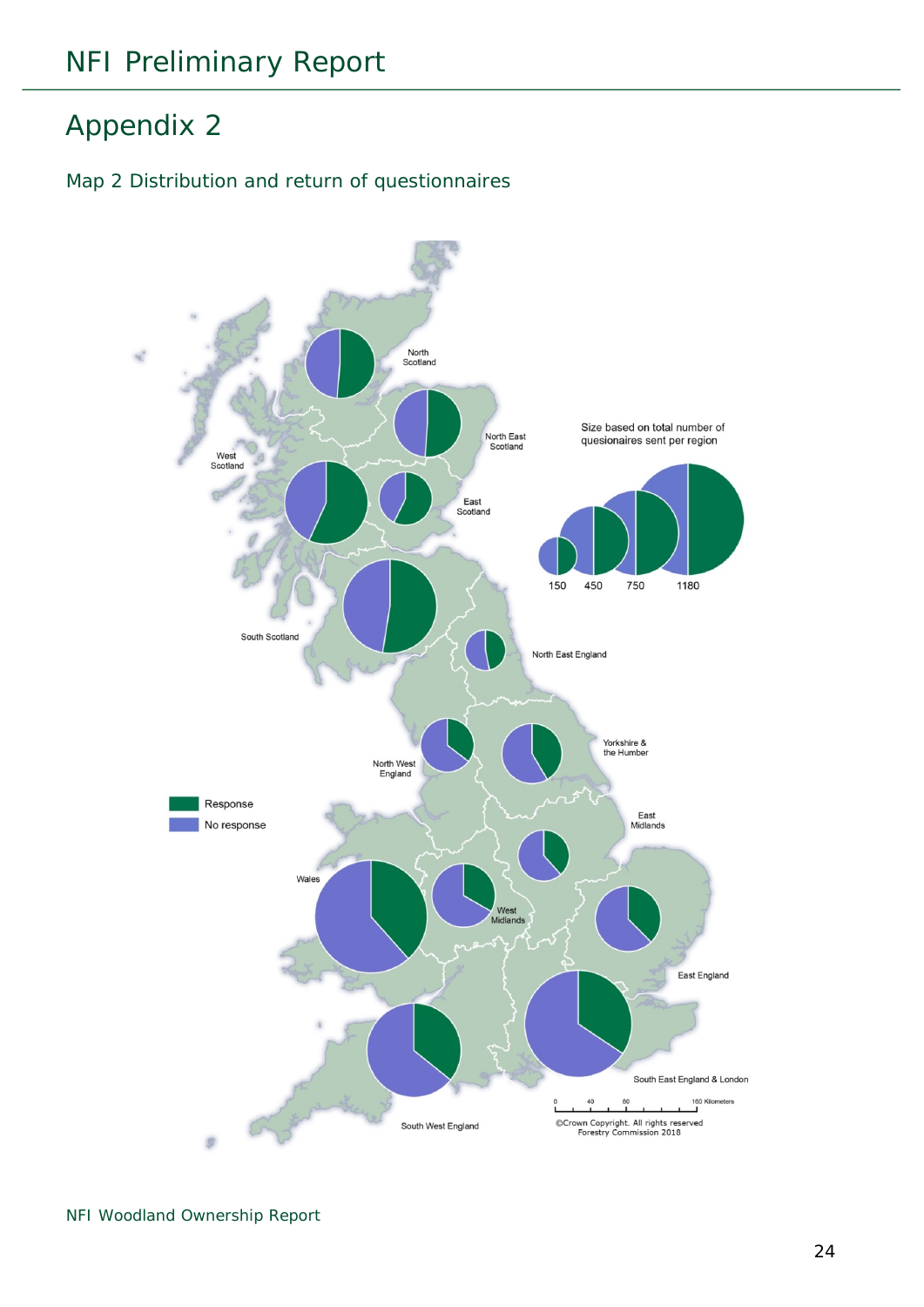# <span id="page-24-0"></span>Appendix 3

#### <span id="page-24-1"></span>Respondent burden

The Code of Practice for Statistics requires all producers of Official Statistics to report annually on the estimated costs of responding to statistical surveys. The respondent burden for the present survey is calculated in line with Government Statistical Service Guidance on Calculating Compliance Costs. The survey achieved a total of 3178 returns, including partially completed returns, giving a total estimated response burden of around £5,500 for businesses and around £300 for local authorities.